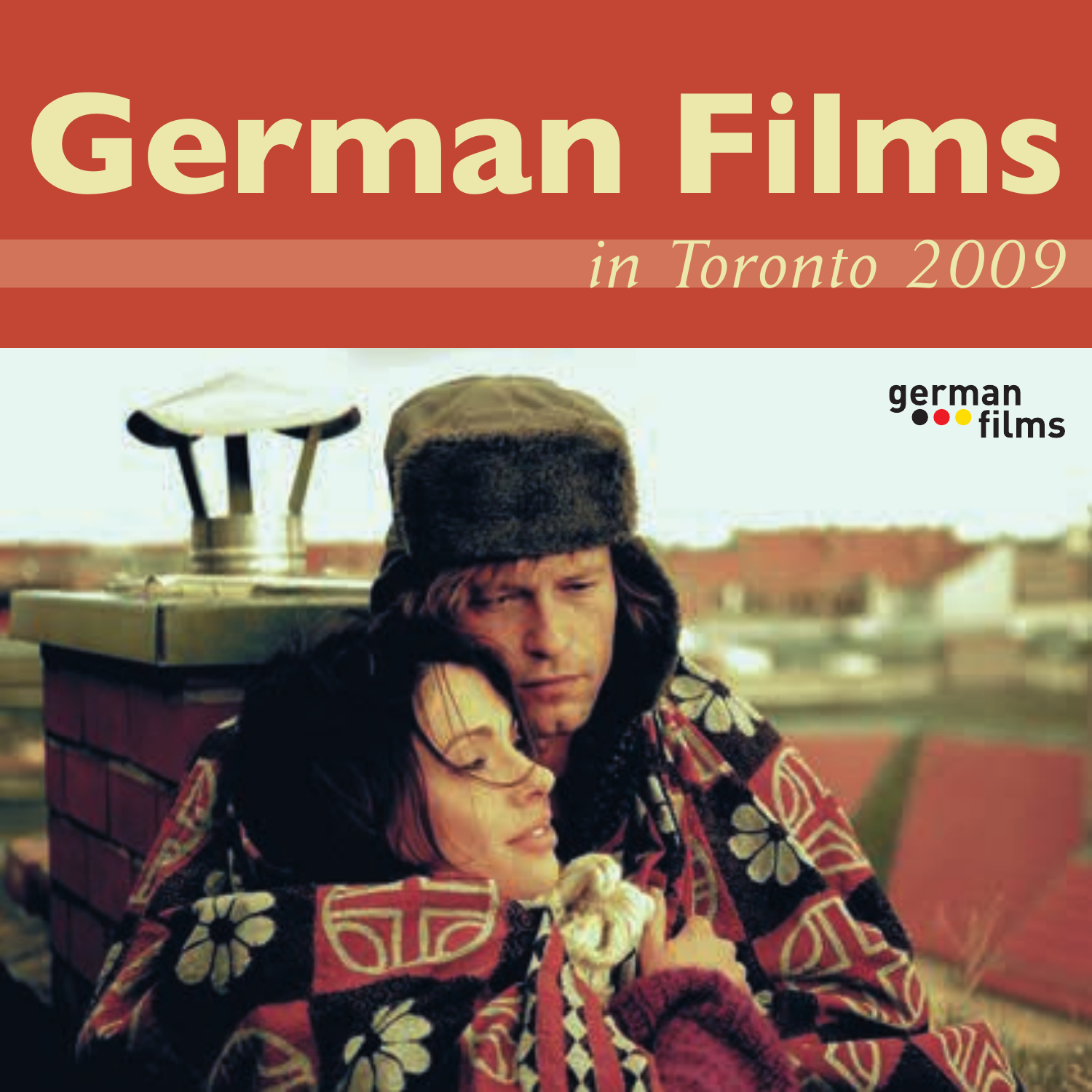

# **Promotion and Marketing of** European Films Worldwide

### Meet attending EFP members at the 34th Toronto International Film Festival<sup>®</sup>

**Austrian Film Commission British Council** Croatian Audiovisual Centre Danish Film Institute **Film Center Serbia** Filmitalia **Finnish Film Foundation Flanders Image German Films Holland Film** ICAA, Spain

### www.efp-online.com

EFP is financially supported by



### www.shooting-stars.eu







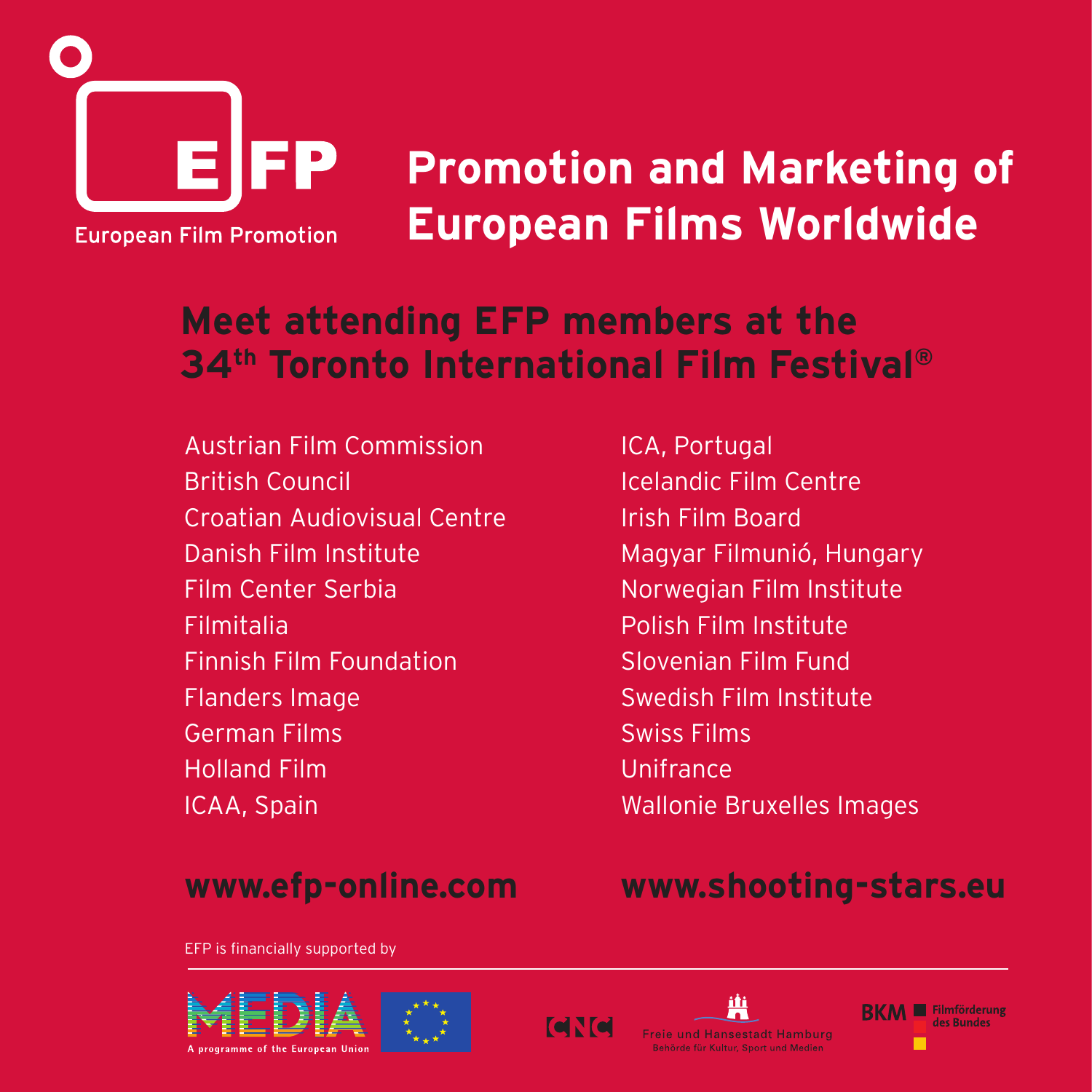### **Contents**

| <b>Gala Presentation</b>                                                                       | 5              |
|------------------------------------------------------------------------------------------------|----------------|
| <b>PHANTOMSCHMERZ</b> PHANTOM PAIN by Matthias Emcke                                           |                |
| <b>Special Presentations</b>                                                                   |                |
| <b>SOUL KITCHEN</b> by Fatih Akin                                                              | $\overline{ }$ |
| <b>WOMEN WITHOUT MEN</b> by Shirin Neshat                                                      | $\mathbf{Q}$   |
| <b>Masters</b>                                                                                 |                |
| <b>VISION - AUS DEM LEBEN DER HILDEGARD VON BINGEN</b> VISION by Margarethe von Trotta         | 11             |
| <b>DAS WEISSE BAND</b> THE WHITE RIBBON by Michael Haneke                                      | 13             |
| <b>Contemporary World Cinema</b>                                                               |                |
| <b>MEN ON THE BRIDGE</b> by Asli Özge                                                          | 15             |
| <b>SAME SAME BUT DIFFERENT</b> by Detlev Buck                                                  | 17             |
| <b>Discovery</b>                                                                               |                |
| <b>ES KOMMT DER TAG</b> THE DAY WILL COME by Susanne Schneider                                 | 19             |
| Wavelengths                                                                                    |                |
| <b>KAEFIG</b> CAGE by Karl Kels                                                                | 21             |
| <b>KOPFUEBER IM GEAEST HANGING UPSIDE DOWN IN THE BRANCHES by Ute Aurand</b>                   | 23             |
| <b>ZUM VERGLEICH IN COMPARISON by Harun Farocki</b>                                            | 25             |
| <b>ZWEI PROJEKTE VON FRIEDRICH KIESLER TWO PROJECTS BY FREDERICK KIESLER by Heinz Emigholz</b> | 27             |
| Screening Schedule                                                                             | 28             |
| German-International Co-Productions in Toronto                                                 | 30             |
| German World Sales Companies in Toronto                                                        | 32             |
| Foreign Representatives                                                                        | 34             |
| Imprint                                                                                        | 35             |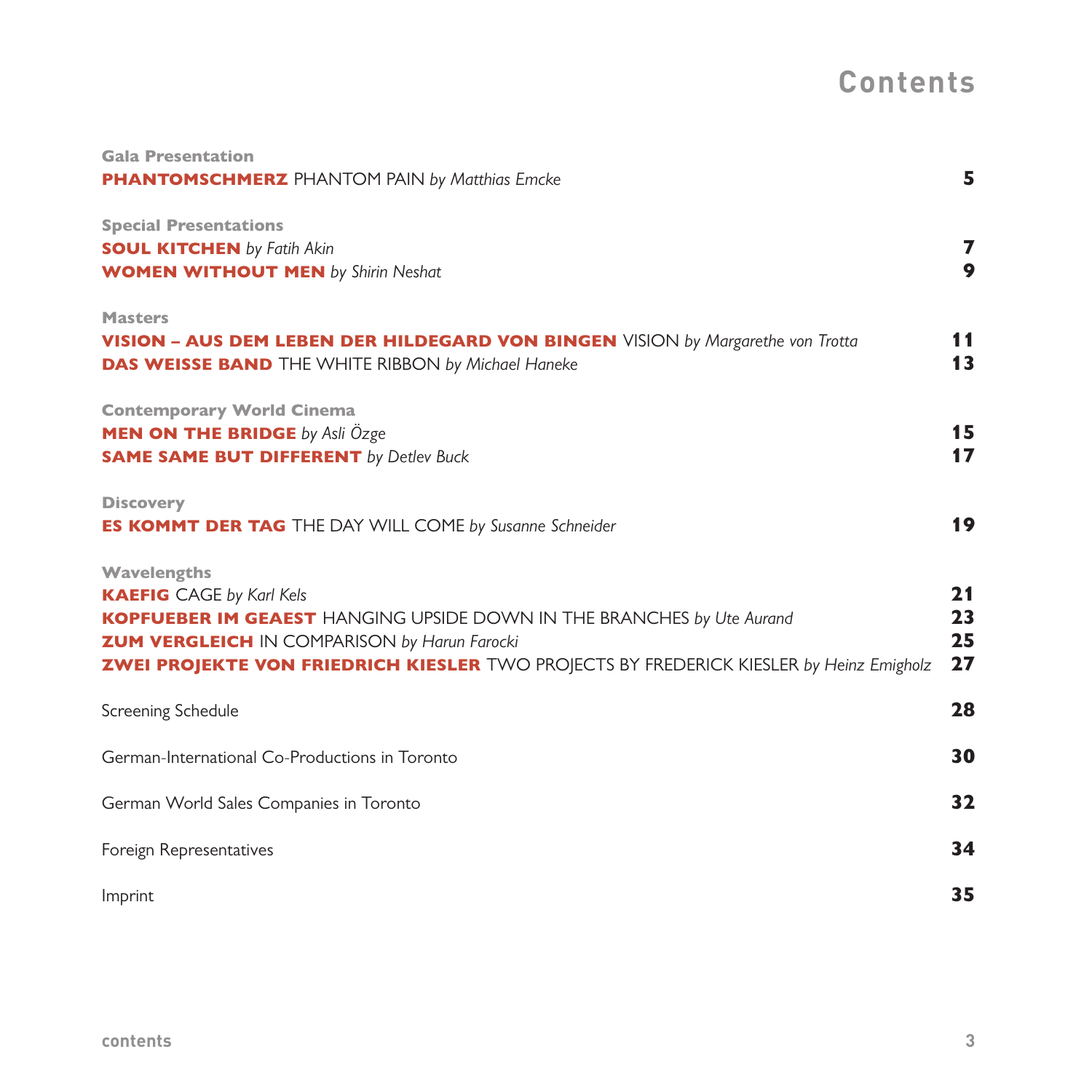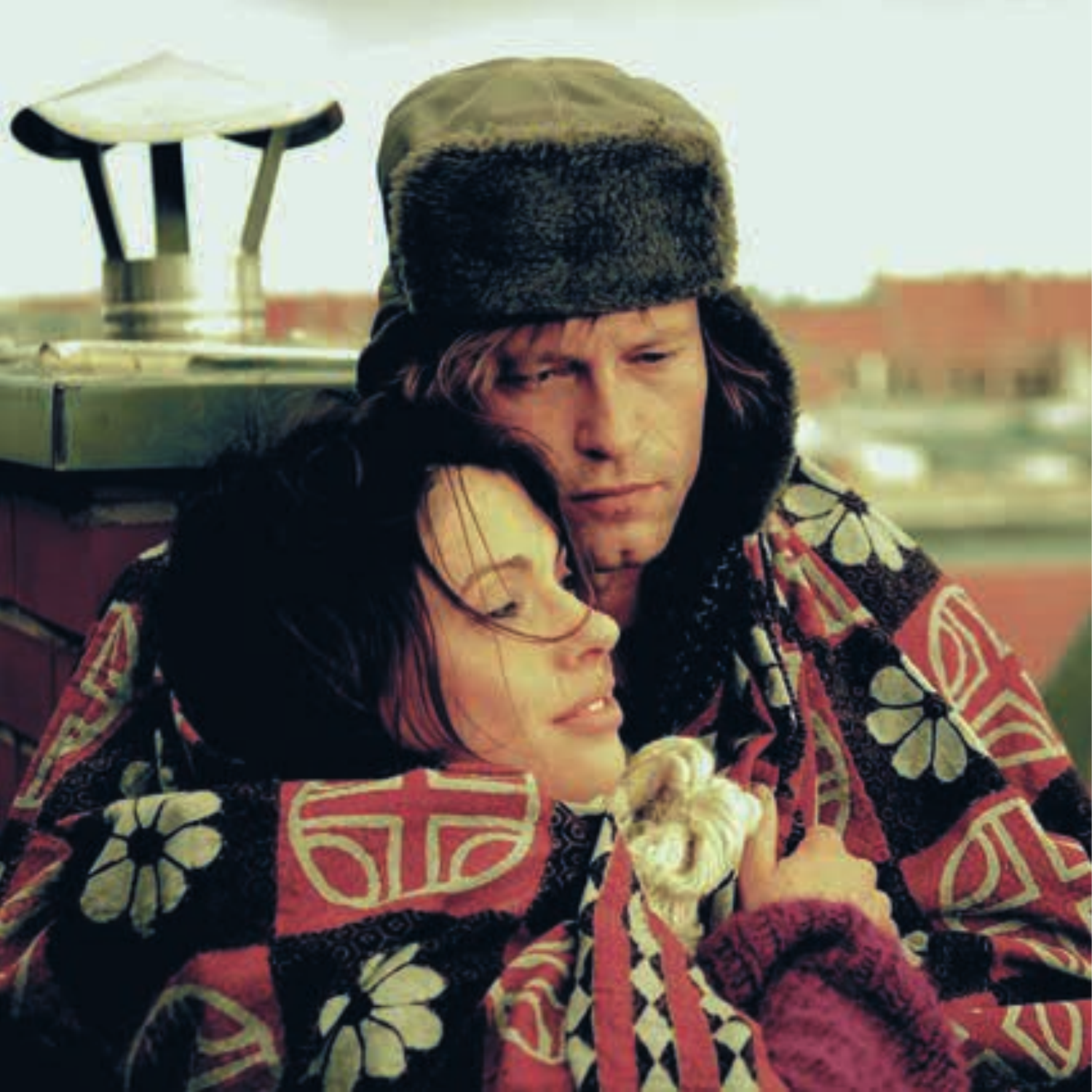### **Gala Presentation**

## **Phantomschmerz PHANTOM PAIN**

Marc is a lucky beggar. He is good-looking, charming and an educated storyteller that women are fascinated by. If he is not doing any odd jobs to get by, he is on the road with his bike, with which he has travelled the world. Marc's other side is less flattering. He is always broke, a constant heartbreaker, an unreliable drunkard refusing to take responsibility for anything. But one can't really be mad with him. Not even his daughter Sarah, the offspring from a long failed relationship. Then comes the day that changes Marc's life, he loses his left leg in a hit-and-run accident. But barely out of the hospital, Marc rushes back into his old life, joking, flirting and behaving as if nothing had happened. He tries to repress his blow of fate, until he meets Nika and he falls in love.

**Genre** Drama **Year of Production** 2008 **Director** Matthias Emcke **Screenplay** Matthias Emcke **Director of Photography** Ngo The Chau **Producers** Sebastian Zuehr, Henning Ferber, Marcus Welke **Production Company** Film 1/Berlin, in co-production with Warner Bros. Entertainment/Hamburg, Barefoot Film/Berlin, Neue Bioskop Film/Munich **Principal Cast** Til Schweiger, Jana Pallaske, Stipe Erceg, Julia Brendler **Length** 92 min **Format** 35 mm, color, cs **Original Version** German **Subtitled Version** English **Sound Technology** Dolby SR **Festival Screenings** Toronto 2009 **World Sales** Bavaria Film International / Dept. of Bavaria Media GmbH, Thorsten Ritter, Bavariafilmplatz 7, 82031 Geiselgasteig/Germany, phone +49-89-64 99 26 86, fax +49-89-64 99 37 20, email: international@bavaria-film.de, www.bavaria-film-international.com

**Matthias Emcke** is active as a producer and director. **Phantom Pain** (**Phantomschmerz**, 2008) marks his feature directorial debut.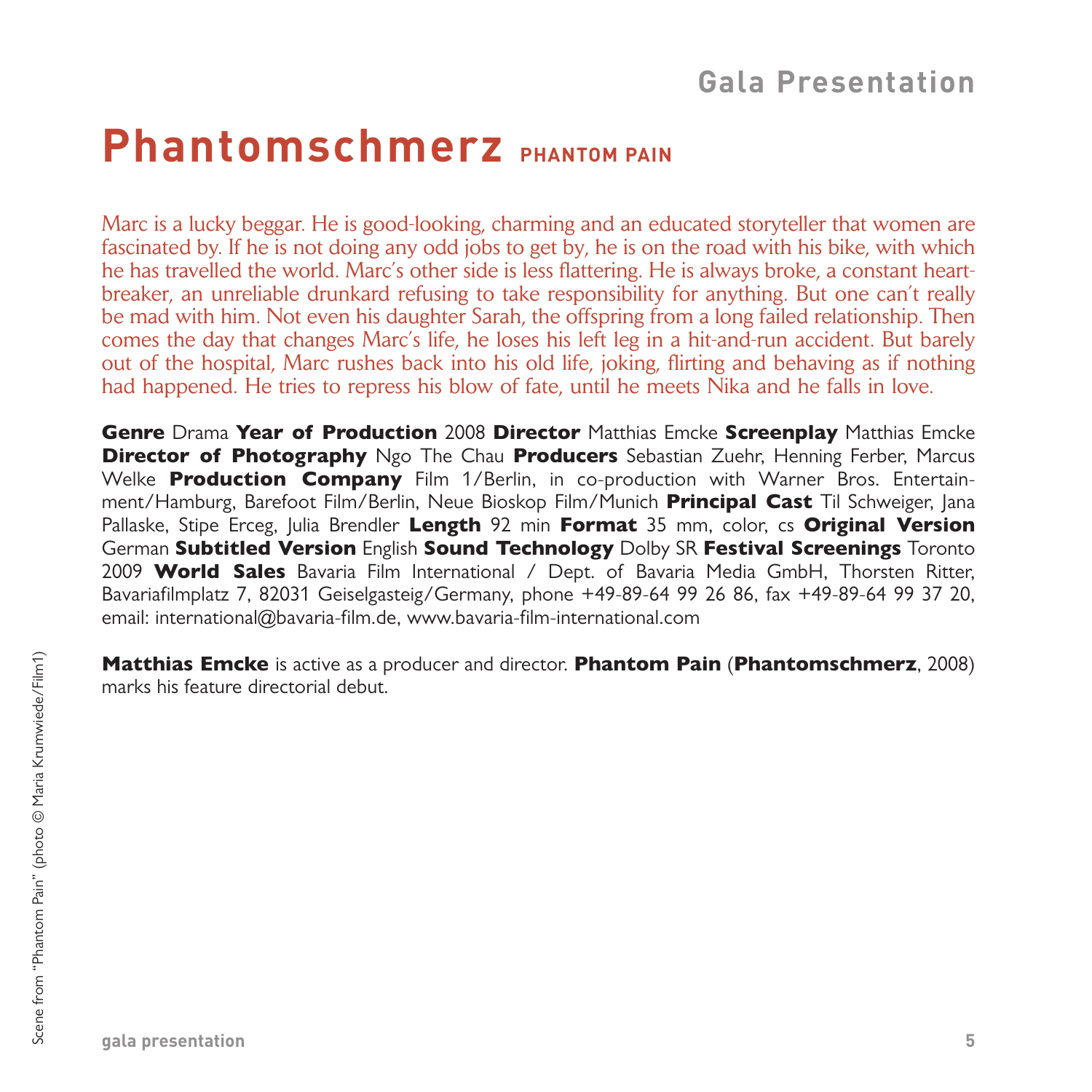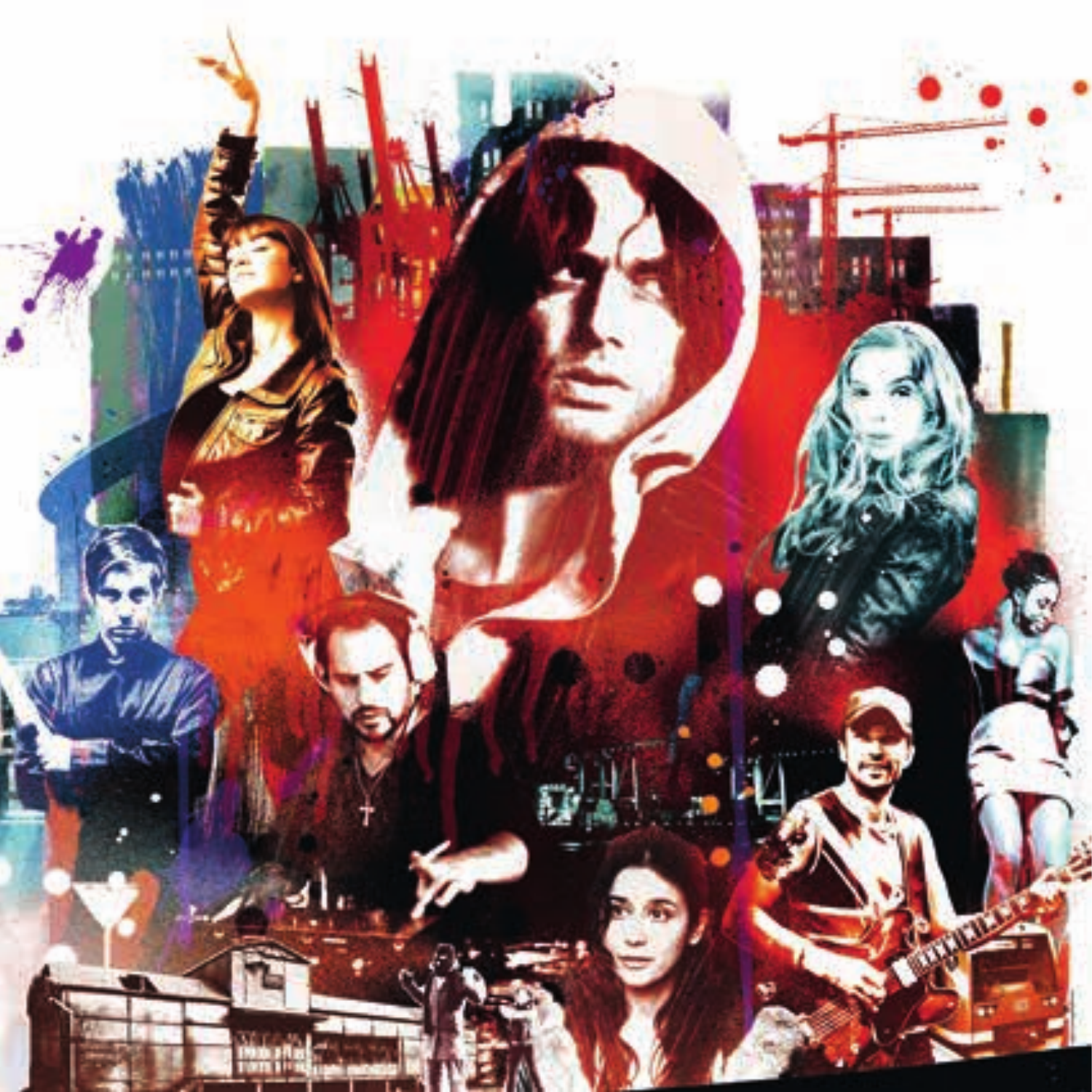# **Soul Kitchen**

Young restaurant owner Zinos is down on his luck. His girlfriend Nadine has moved to Shanghai, his "Soul Kitchen" customers are boycotting the new gourmet chef, and he's having back trouble! Things start looking up when the hip crowd embraces his revamped culinary concept, but that doesn't mend Zinos' broken heart. He decides to fly to China for Nadine, leaving the restaurant in the hands of his unreliable ex-con brother Illias. Both decisions turn out disastrous: Illias gambles away the restaurant to a shady real estate agent and Nadine has found a new lover! But brothers Zinos and Illias might still have one last chance to get Soul Kitchen back if they can stop arguing and work together as a team.

**Genre** a kind of Heimatfilm **Year of Production** 2009 **Director** Fatih Akin **Screenplay** Fatih Akin **Director of Photography** Rainer Klausmann **Producers** Fatih Akin, Klaus Maeck **Production Company** Corazón International/Hamburg, in co-production with NDR/Hamburg, Pyramide Productions/Paris, in cooperation with Dorje Film/Rome **Principal Cast** Adam Bousdoukos, Moritz Bleibtreu, Birol Uenel, Anna Bederke, Lucas Gregorowicz, Demir Goekgoel, Wotan Wilke Moehring, Pheline Roggan, Dorka Gryllus, Marc Hosemann, Cem Akin, Udo Kier **Length** 99 min **Format** 35 mm, color, 1:1.85 **Original Version** German **Subtitled Version** English **Sound Technology** Dolby Digital, Dolby Surround EX **Festival Screenings** Venice 2009 (In Competition), Toronto 2009 **World Sales** The Match Factory GmbH, Michael Weber, Balthasarstrasse 79-81, 50670 Cologne/ Germany, phone +49-2 21-5 39 70 90, fax +49-2 21-5 39 70 910, email: info@matchfactory.de, www.thematch-factory.com

**Fatih Akin** was born in 1973 in Hamburg and began studying Visual Communications at Hamburg's College of Fine Arts in 1994. In 1995, he wrote and directed his first short feature, **Sensin – You're The One! (Sensin - Du bist es!**), which received the Audience Award at the Hamburg International Short Film Festival, followed by **Weed** (**Getuerkt**, 1996). His first full-length feature film, **Short Sharp Shock** (**Kurz und schmerzlos**, 1998), won the Bronze Leopard at Locarno and the Bavarian Film Award (Best Young Director) in 1998. His other films include: **In July** (**Im Juli**, 2000), **Wir haben vergessen zurueckzukehren** (2001), **Solino** (2002), the Berlinale Golden Bear-winner and winner of the German and European Film Awards **Head-On** (**Gegen die Wand**, 2004), **Crossing the Bridge – The Sound of Istanbul** (2005), **The Edge of Heaven** (**Auf der anderen Seite**, 2007), and **Soul Kitchen** (2009).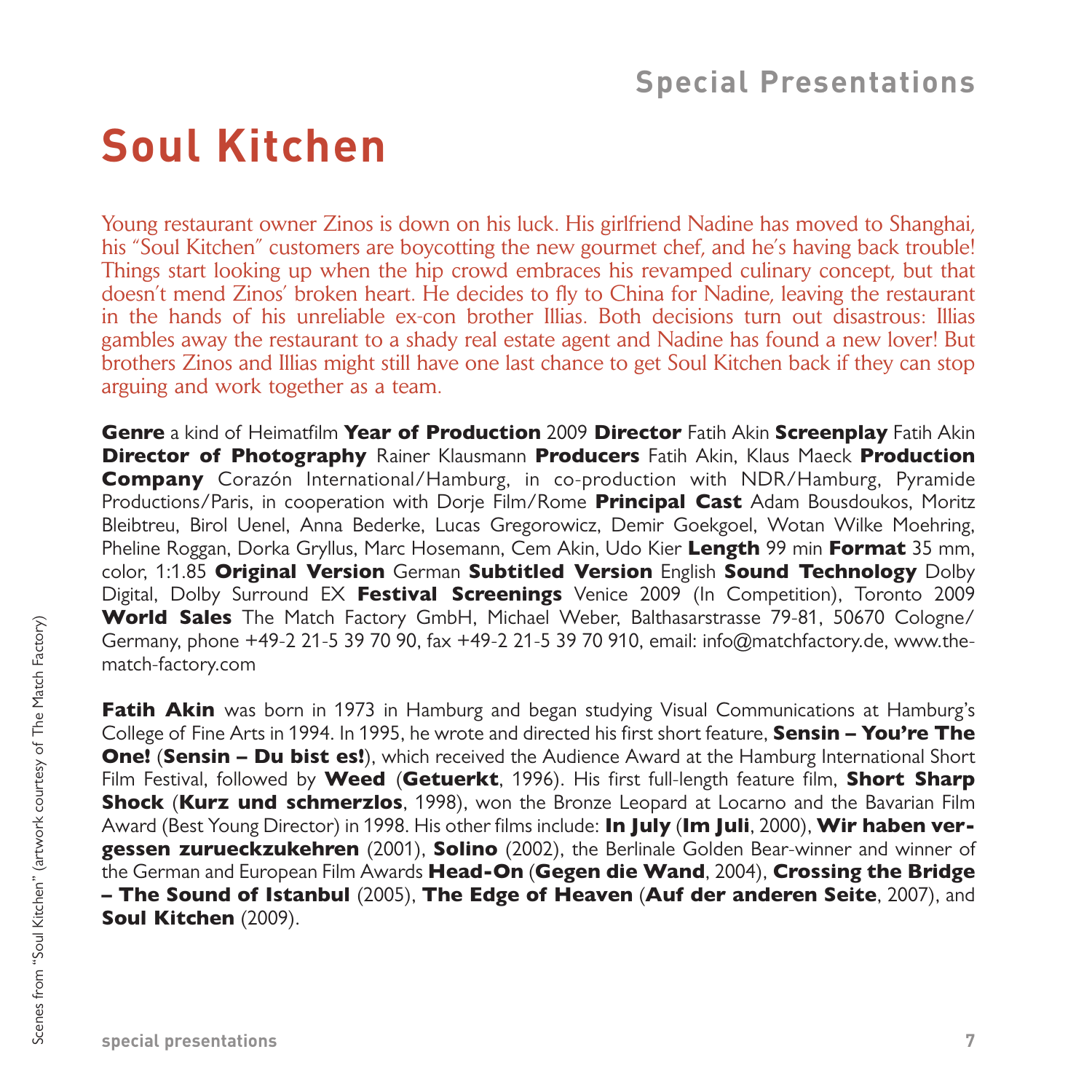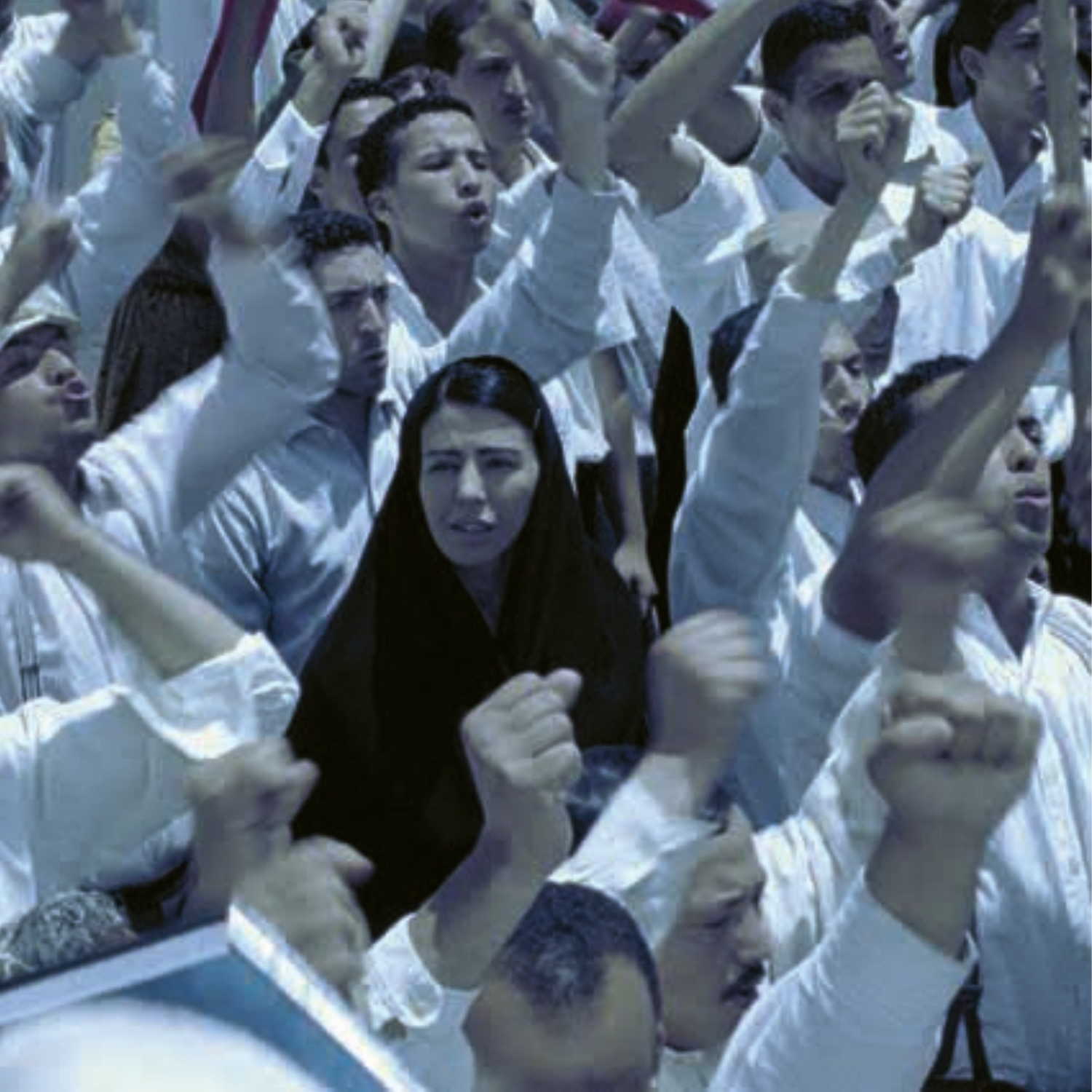# **Women Without Men**

Against the tumultuous backdrop of Iran's 1953 CIA-backed coup d'état, the destinies of four women converge in a beautiful orchard garden, where they find independence, solace and companionship. Acclaimed video artist Shirin Neshat makes her directorial debut with this incisive and sumptuously filmed reflection on the pivotal moment in history that directly led to the Islamic revolution and the Iran we know today.

**Genre** Drama **Year of Production** 2009 **Director** Shirin Neshat **Screenplay** Shirin Neshat, Shoja Azari, based on the novel *Women Without Men* by Shahrnush Parsipur **Director of Photography** Martin Gschlacht **Producers** Susanne Marian, Martin Gschlacht, Philippe Bober **Production Company** Essential Filmproduktion/Berlin, in co-production with Coop 99/Vienna, Parisienne de Production/Paris **Principal Cast** Pegah Ferydoni, Arita Shahrzad, Shabnam Tolouie, Orsi Tóth **Length** 99 min **Format** DCP, color, cs **Original Version** Persian **Subtitled Versions** English, Italian **Sound Technology** Dolby SRD **Festival Screenings** Venice 2009 (In Competition), Toronto 2009 **World Sales** Coproduction Office, Philippe Bober, 24 rue Lamartine, 75009 Paris/France, phone +33- 1-5 60 26 00, fax +33-1-56 02 60 01, email: sales@coproductionoffice.eu, www.coproductionoffice.eu

**Shirin Neshat** is an Iranian born artist and filmmaker whose work addresses the complex social and religious forces shaping the identity of Muslim women. Neshat was recognized for her portraits of women overlaid with calligraphy in the *Women of Allah* series. She directed several videos, among them **Turbulent** (1998), which won her the International Award at the 48th Venice Biennale in 1999, as well as **Rapture** (1999), and numerous other video installations. Her solo exhibitions include shows at the Tate Gallery, London; Guggenheim Museum, New York; The Museum of Contemporary Arts, Athens; The Serpentine Gallery, London; Kunsthalle Vienna; Hiroshima City Museum of Contemporary Art. **Women Without Men** (2009) is her feature directorial debut.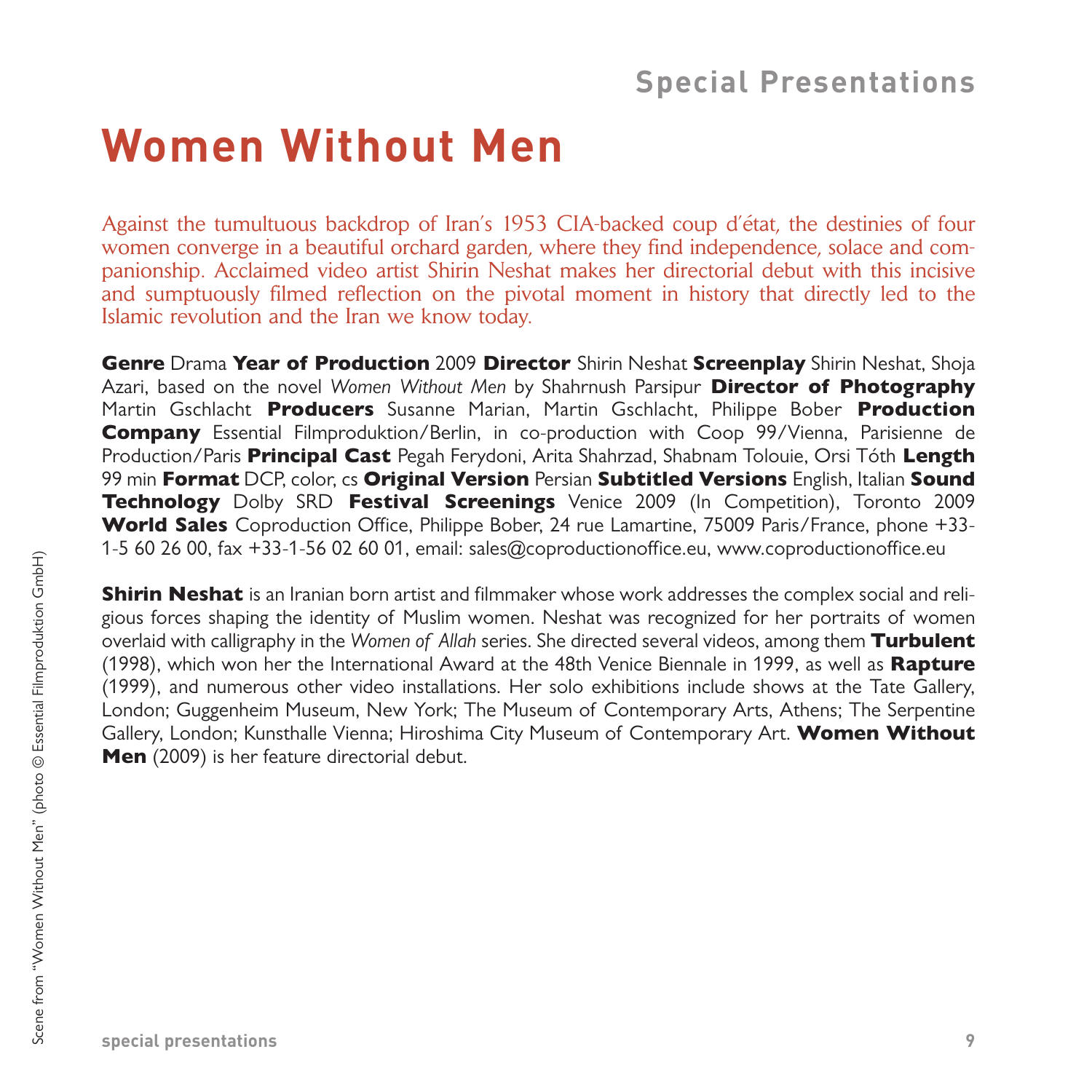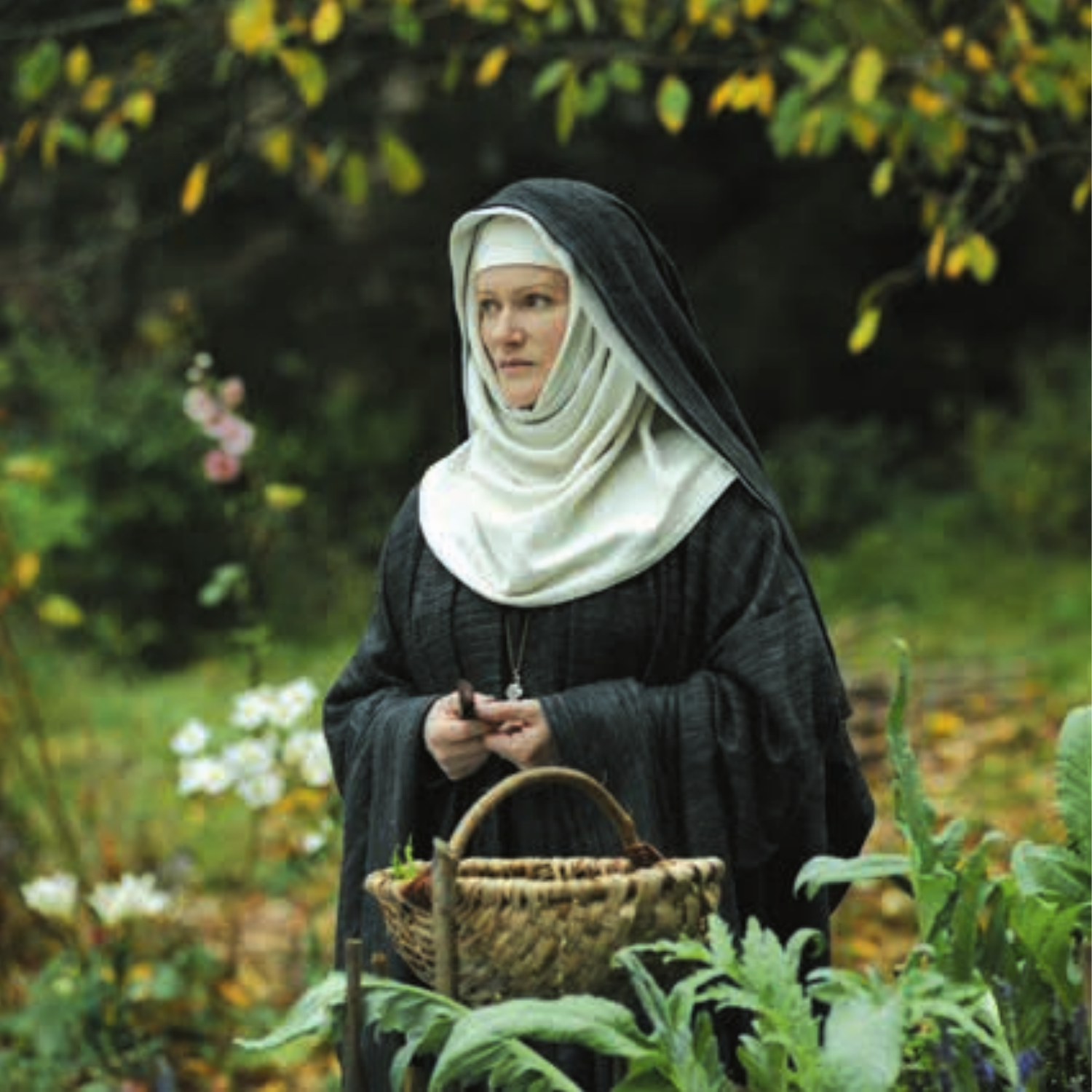# $$

Composer, linguist, scientist, doctor, writer, poet, mystic, philosopher, politician, ecological activist … Hildegard von Bingen is a rare example, a woman ahead of her time. Deserving of a sainthood that has never been granted, yet her popularity and teachings have spanned the ages. Hildegard's musical, literary and philosophical works are still loved today and her influence in holistic medicine is growing. The first composer whose life we know about, she was also the first woman to write about female sexuality. Centuries later, masters such as Dante and Leonardo da Vinci were inspired by her works. Hildegard von Bingen was one the most important inspirational and visionary female leaders from Medieval times, responsible for bringing Europe out of the darkness and into the modern era of science and enlightenment.

**Genre** Biopic, Drama **Year of Production** 2009 **Director** Margarethe von Trotta **Screenplay** Margarethe von Trotta **Director of Photography** Axel Block **Producer** Markus Zimmer **Co-Producer** Hengameh Panahi **Production Company** Clasart Film- und Fernsehproduktionsgesellschaft/Munich, in co-production with ARD-Degeto/Frankfurt, Tele Muenchen/Munich, Celluloid Dreams/Paris **Principal Cast** Barbara Sukowa, Hannah Herzsprung, Heino Ferch, Alexander Held **Length** 111 min **Format** 35 mm, color, cs **Original Version** German **Subtitled Version** English **Sound Technology** Dolby SR-D **Festival Screenings** Telluride 2009, Toronto 2009 **World Sales** Celluloid Dreams, 2 rue Turgot, 75009 Paris/France, phone +33-1-49 70 03 70, fax +33-1 49 70 03 71, email: info@celluloid-dreams.com, www.celluloid-dreams.com

**Margarethe von Trotta** ranks among the most important female directors in German cinema since the 1970s, during which time she also made a name for herself as an actress. Today primarily active as a screenwriter and director, her most well-known films include: **The Lost Honor of Katharina Blum** (**Die verlorene Ehre der Katharina Blum**, 1975, in co-direction with Volker Schloendorff), **The Second Awakening of Christa Klages** (**Das zweite Erwachen der Christa Klages**, 1977), **Sisters or the Balance of Happiness** (**Schwestern oder Die Balance des Gluecks**, 1979), **Marianne and Juliane** (**Die Bleierne Zeit**, 1981), **Sheer Madness** (**Heller Wahn**, 1983), **Rosa Luxemburg** (1985), **The African Woman** (**Die Rueckkehr**, 1990), **The Long Silence** (**Il Lungo Silenzio**, 1993), **The Promise** (**Das Versprechen**, 1994), **Rosenstrasse** (2003), and **I Am the Other Woman** (**Ich bin die Andere**, 2006), among others.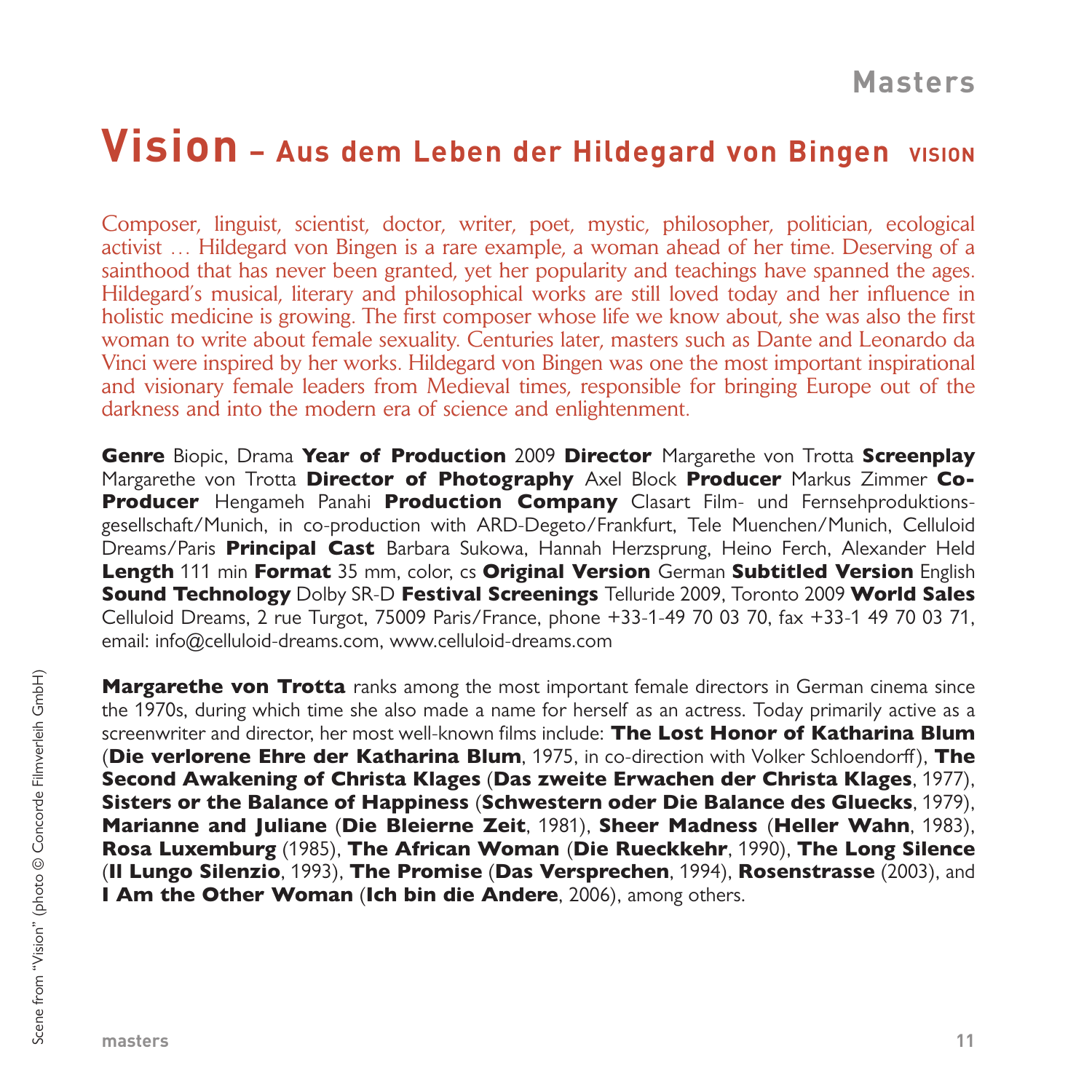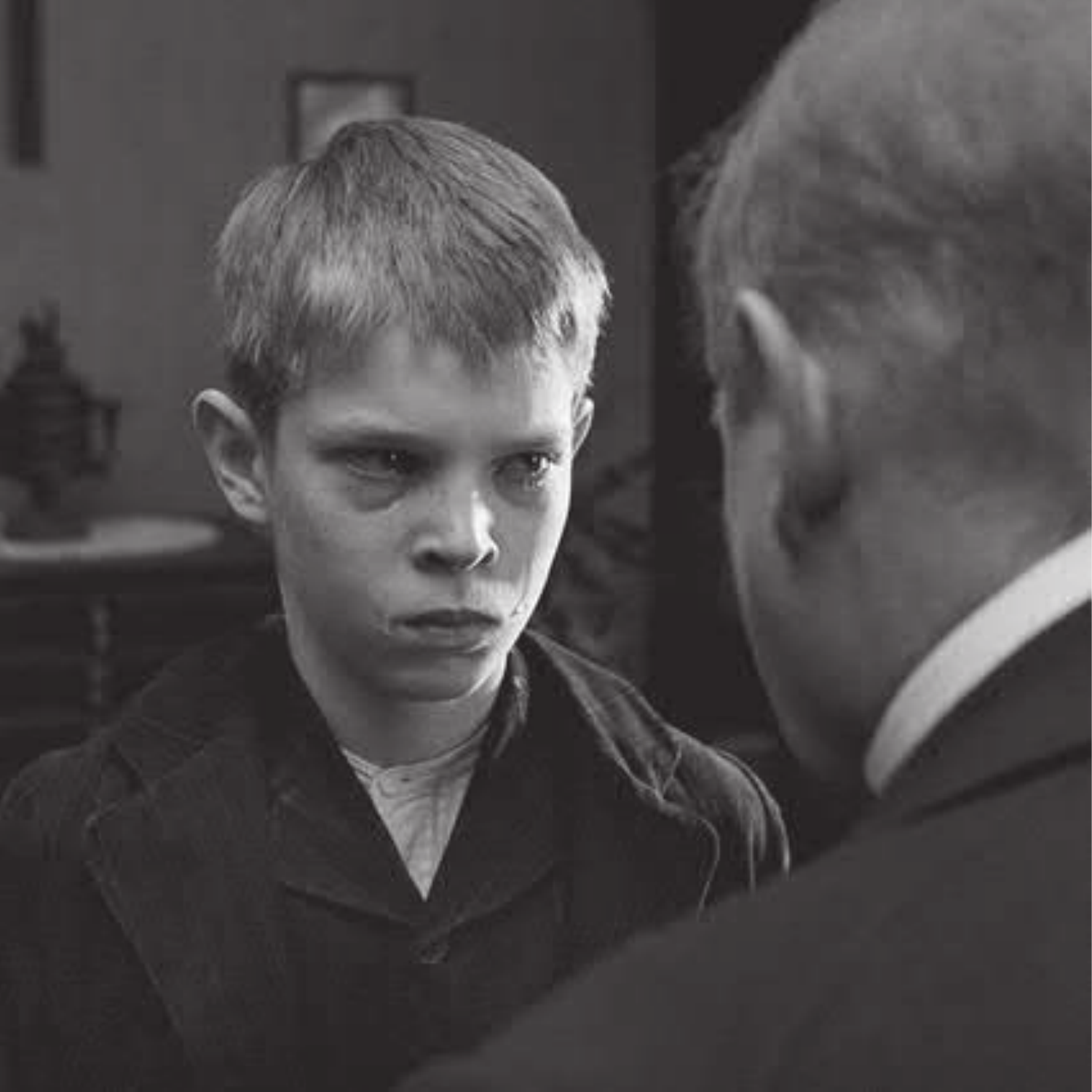# **Das weisse Band THE WHITE RIBBON**

A village in Protestant northern Germany. 1913-1914. On the eve of World War I. The story of the children and teenagers of a church and school choir run by the village schoolteacher, and their families: the baron, the steward, the pastor, the doctor, the midwife, the tenant farmers.

Strange accidents occur and gradually take on the character of a punishment ritual. Who is behind it all?

**Genre** Drama **Year of Production** 2009 **Director** Michael Haneke **Screenplay** Michael Haneke **Director of Photography** Christian Berger **Producers** Stefan Arndt, Margaret Menegoz, Veit Heiduschka, Andrea Occhipinti, Michael Katz **Production Companies** X Filme Creative Pool/Berlin, Les Films du Losange/Paris, Wega Film/Vienna, Lucky Red/Rome, in co-production with ARD Degeto Film/Frankfurt, BR/Munich, ORF/Vienna, France 3/Paris, France 3 Cinema/Paris, Canal+/Paris, TPS Star/Paris, TF1 Video/Paris **Principal Cast** Christian Friedel, Leonie Benesch, Ulrich Tukur, Ursina Lardi, Burghart Klaußner, Steffi Kühnert, Josef Bierbichler, Gabriela Maria Schmeide, Rainer Bock, Susanne Lothar **Length** 145 min **Format** 35 mm, b&w, 1:1.85 **Original Version** German **Subtitled Versions** English, French **Sound Technology** Dolby SRD/DTS **Festival Screenings** Cannes 2009 (In Competition), Karlovy Vary 2009, Moscow 2009, Toronto 2009 **Awards** Golden Palm Cannes 2009 **World Sales** Les Films du Losange, Agathe Valentin, 22 avenue Pierre 1er de Serbie, 75116 Paris/France, phone +33-1-44 43 87 24, fax +33-1-49 52 06 40, email: a.valentin@filmsdulosange.fr, www.filmsdulosange.fr

**Michael Haneke** was born in 1942 in Munich. He studied Psychology, Philosophy and Theater Sciences in Vienna. Active as a director and playwright for television, film and the opera, he is also a professor for Directing at the Vienna Film Academy. A selection of his award-winning films includes: **After Liverpool** (TV, 1974), **Three Paths to the Lake** (TV, 1976), **Variation** (TV, 1982), **The Seventh Continent** (1988), **Benny's Video** (1992), **71 Fragments of a Chronology of Chance** (1995), **Funny Games** (1997), **Code Unknown** (2000), **The Piano Teacher** (2001), **Time of the Wolf** (2003), **Caché** (2005), **Funny Games U.S.** (2007), and **The White Ribbon** (2009).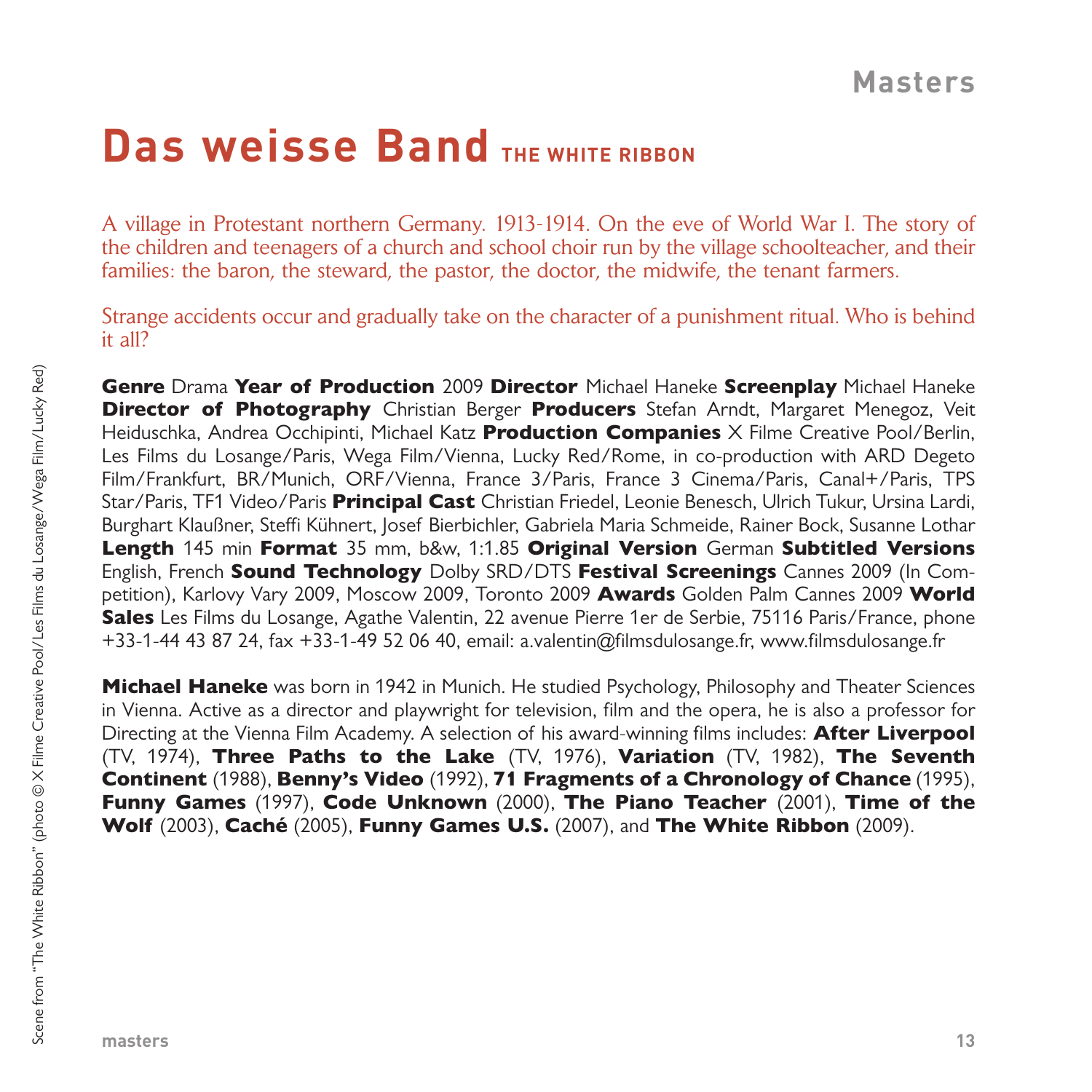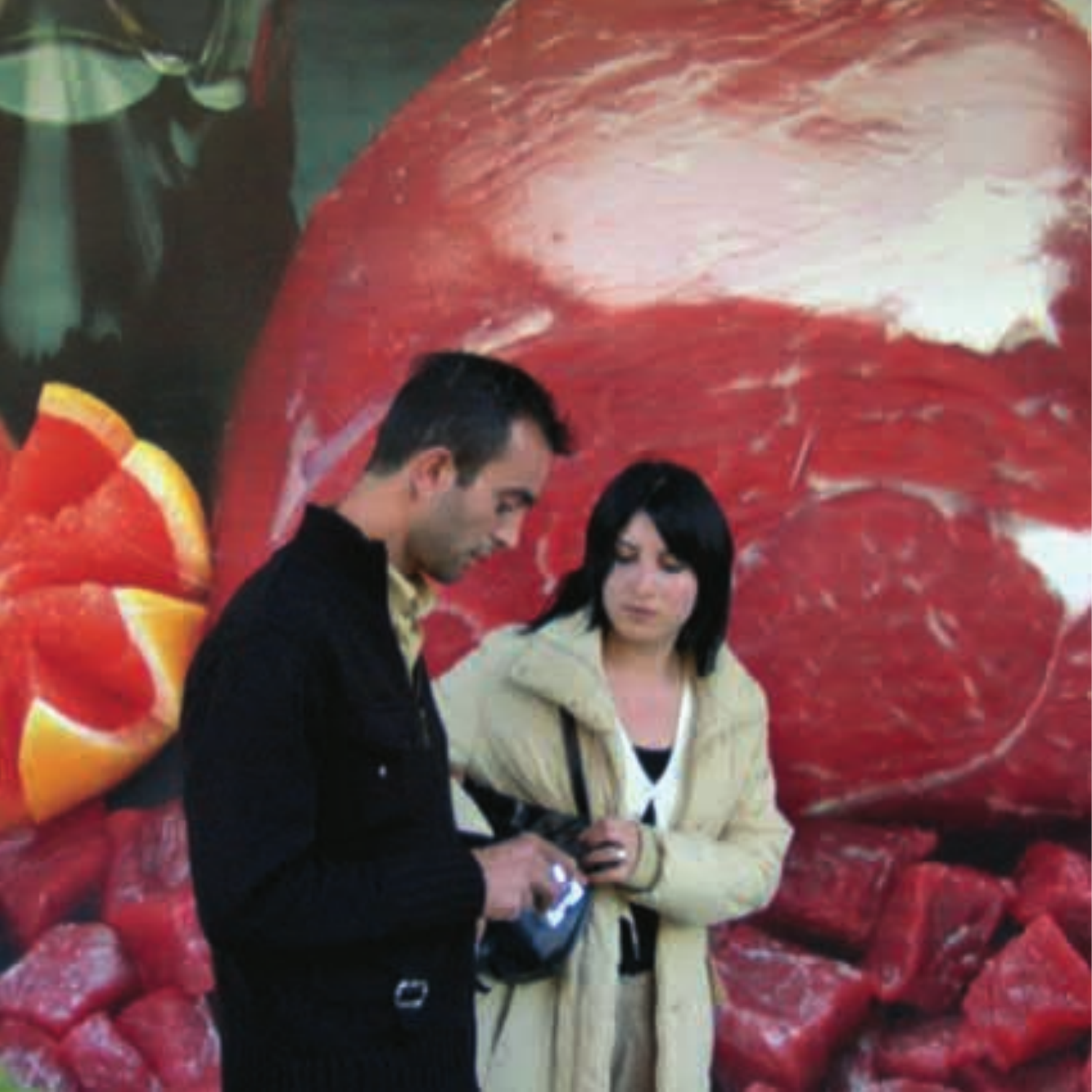# **Men on the Bridge**

A bit of a Don Juan with his styled hair and single earring, Fikret (17) illegally sells roses in the traffic jam on the Bosphorus Bridge that links Asia and Europe. At the same time, he is striving for a regular job in old downtown Istanbul. Umut (28) drives a shared taxi crossing the Bosphorus Bridge every day. He is searching for a better apartment to rent in order to satisfy his wife, whose desires are beyond his earnings. The traffic policeman Murat (24), who is stationed on the bridge, feels alone amidst the solid lines of cars. Each night at home, he logs on to the Internet looking for dating opportunities. Unaware of each other, Fikret, Umut and Murat intersect in the rush hour every day with millions of others, coping with the straits of fulfilling their aspirations in the big city.

The story is based on the lives of the characters depicting themselves in the original locations.

**Genre** Drama **Year of Production** 2009 **Director** Asli Özge **Screenplay** Asli Özge **Director of Photography** Emre Erkmen **Producers** Fabian Massah, Asli Özge **Co-Producers** Sevil Demirci, Mete Gümürhan **Production Company** Endorphine Production/Berlin, in co-production with Yeni Sinemacilik/Istanbul, Kaliber Film/Rotterdam **Principal Cast** Fikret Portakal, Murat Tokgöz, Umut Ilker, Cemile Ilker **Length** 87 min **Format** 35 mm, color, 1:1.85 **Original Version** Turkish **Subtitled Versions** English, French, German **Sound Technology** Dolby SRD **Festival Screenings** Istanbul 2009 (National Competition), Adana 2009 (National Competition), Locarno 2009 (Filmmakers of the Present Competition), Sarajevo 2009, Toronto 2009, London 2009, Reykjavik 2009, Montpellier 2009, Warsaw 2009 **Awards** Best Film Istanbul 2009, Best Film Adana 2009 **World Sales** WIDE Management, 40 rue Sainte-Anne, 75002 Paris/France, phone +33-1-53 95 04 64, fax +33-1-53 95 04 65, www.wide management.com

**Asli Özge** was born in 1975 in Istanbul. She graduated from the Marmara University Faculty of Fine Arts Film & TV in 1999, and immediately afterwards she made the short film **Capital C**, which won a string of awards from various festivals. Her feature debut followed in 2003 with **Little Bit of April**. Her next project, the documentary **Hesperos' Apprentices**, competed in Antalya in 2005. She is currently working on her next feature **Asphyxia**, which has received the script development award at the Thessaloniki Film Festival's Balkan Fund. With this project she was pre-selected for the Sundance Film Festival's New Directors Award in 2007. Recently, the project was also selected for the Nipkow Program.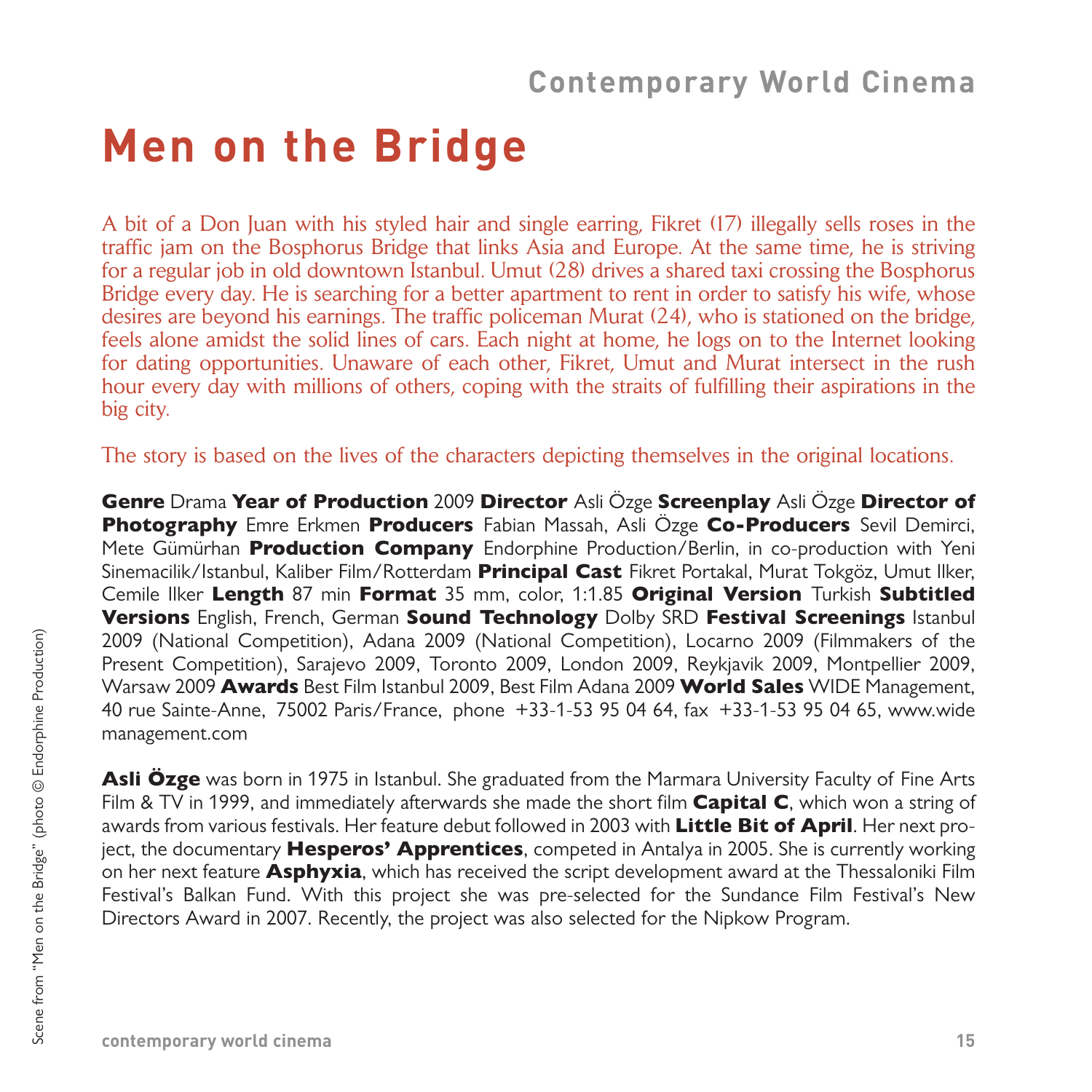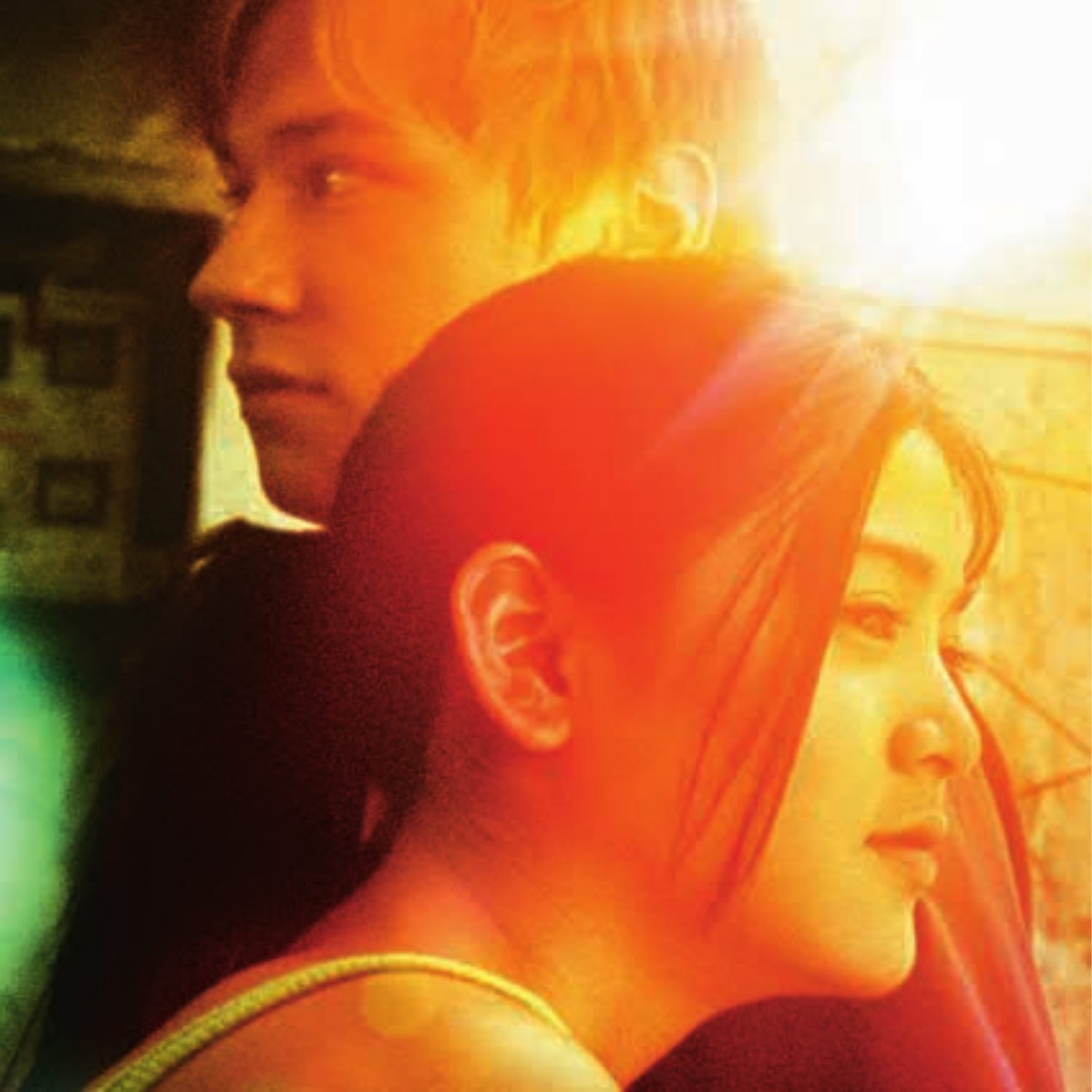# **Same Same But Different**

A journey from the heart of darkness to the heart of lightness

It was just one night after the club. It became tender love. And suddenly a matter of survival.

Same Same But Different tells an unusual, modern love story. A young German falls for a Cambodian girl and stays by her side, even though she is HIV positive. Based on the true story of Benjamin Pruefer and Sreykeo Sorvan.

**Genre** Drama, Love Story **Year of Production** 2009 **Director** Detlev Buck **Screenplay** Ruth Toma **Director of Photography** Jana Marsik **Producer** Claus Boje **Production Company** Boje Buck Produktion/Berlin, in co-production with NDR/Hamburg **Principal Cast** David Kross, Apinya Sakuljaroensuk, Stefan Konarske, Jens Harzer, Anne Mueller, Wanda Badwal **Length** 106 min **Format** 35 mm, color, 1:1.85 **Original Version** German/English/Khmer **Subtitled Version** English **Sound Technology** Dolby SRD **Festival Screenings** Locarno 2009 (Piazza Grande), Toronto 2009 **Awards** Variety Piazza Grande Award Locarno 2009 **World Sales** Films Distribution, 34 rue du Louvre, 75001 Paris/France, phone +33-1-53 10 33 99, fax +33-1-53 10 33 98, email: info@filmsdistribution.com, www.filmsdistribution.com

**Detlev Buck** was born in 1962 in Bad Segeberg and made his fame as an actor, director and screenwriter at the tender age of 22. Following high school and alternate military service, he made the short film **Time to Knock Off** (**Erst die Arbeit und dann …?**), which quickly became a cult classic. His first feature as a director was **Rabbit Fever** (**Karniggels**), which won the Bavarian Film Prize. He followed this up with 1993's **No More Mr. Nice Guy** (**Wir koennen auch anders**), which garnered an honorable mention at the Berlin Film Festival and two German Film Awards. His next film, **Jailbirds** (**Maennerpension**), which he directed and starred in, made stars of the two female leads, Heike Makatsch and Marie Baeumer. In 2004, he was awarded the German Film Award as Best Supporting Actor for his role in *Berlin Blues* (*Herr Lehmann*), directed by Leander Haussmann. His other works as a director are: **Tough Enough** (**Knallhart**), **Hands Off Mississippi** (**Haende weg von Mississippi**), both of which won German Film Awards in several categories, and **Same Same But Different**.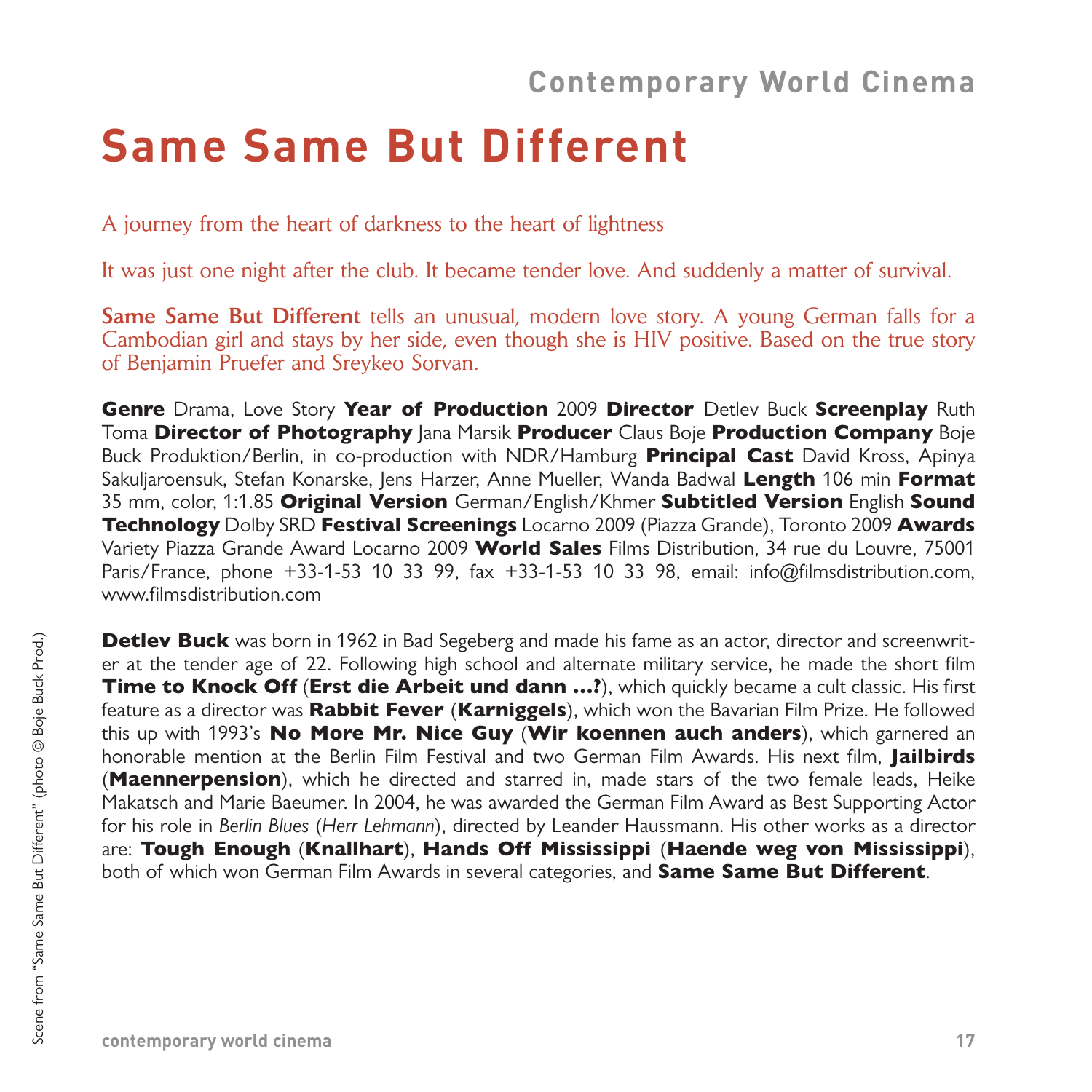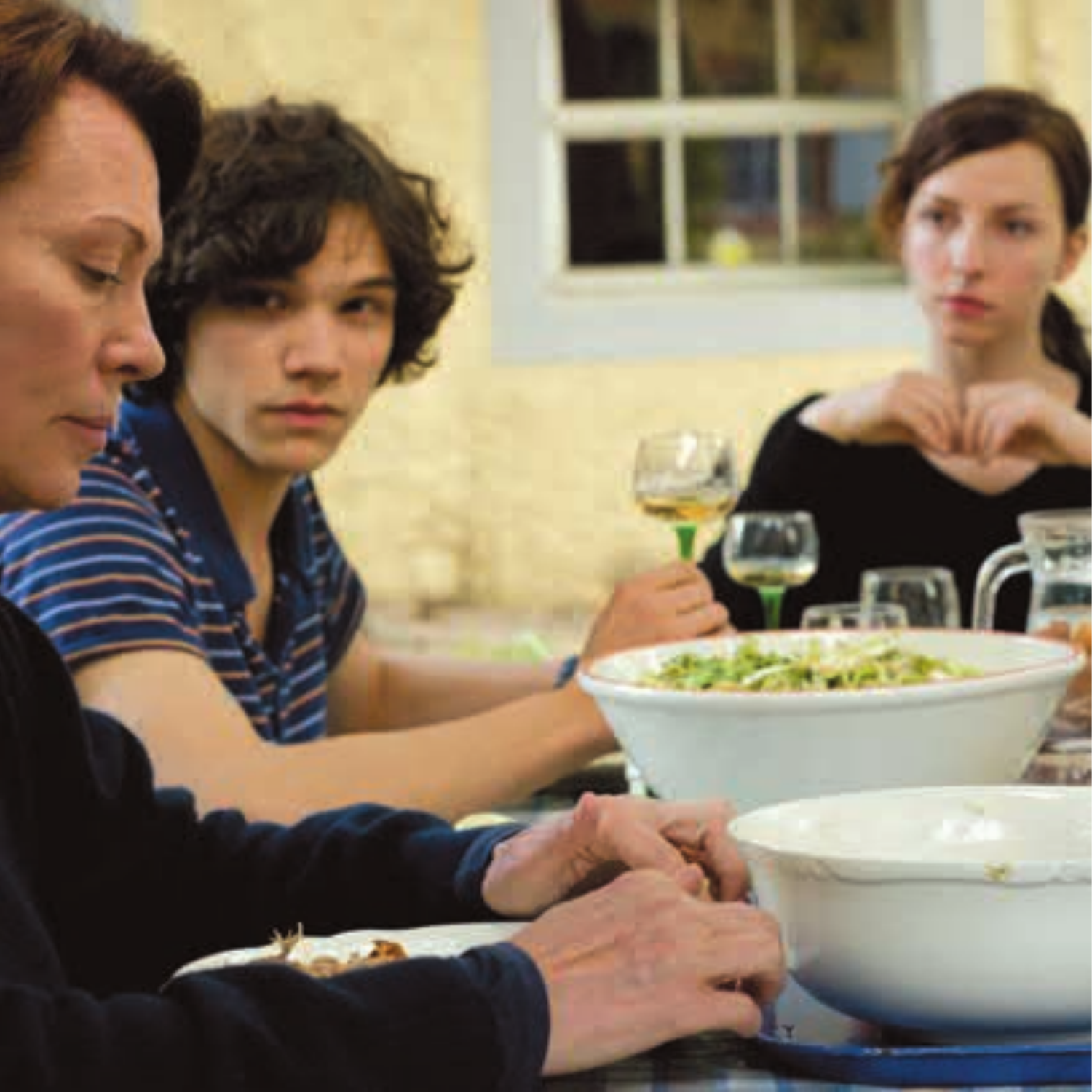# **Es kommt der Tag THE DAY WILL COME**

Thirty years after giving her daughter up for adoption in order to join the terrorist underground in Germany, Judith is tracked down by her now adult daughter Alice to a vineyard in the Alsace where she is now living with a new family and a new identity. Alice calls on her mother to give herself up, but Judith doesn't regret any of her past deeds.

**Genre** Drama **Year of Production** 2009 **Director** Susanne Schneider **Screenplay** Susanne Schneider **Director of Photography** Jens Harant **Producers** Sabine Holtgreve, Stefan Schubert, Ralph Schwingel **Co-Producers** Philippe Avril, Hejo Emons, Thomas Tielsch **Production Company** Wüste Film Ost/Potsdam, in co-production with Unlimited/Strasbourg, Filmtank/Stuttgart, Wüste Film West/Cologne **Principal Cast** Iris Berben, Katharina Schüttler, Jacques Frantz, Sebastian Urzendowsky, Andrée Damant, Jean-Claude Arnaud, Sophie-Charlotte Kaissling-Dopff **Length** 104 min **Format** 35 mm, color, 1:1.85 **Original Version** German/French **Subtitled Version** English **Sound Technology** Dolby SRD **Festival Screenings** Munich 2009, Toronto 2009 **World Sales** Les Films du Losange, Agathe Valentin, 22 avenue Pierre 1er de Serbie, 75116 Paris/France, phone +33-1- 44 43 87 24, fax +33-1-49 52 06 40, email: a.valentin@filmsdulosange.fr, www.filmsdulosange.fr

**Susanne Schneider** studied at the Stuttgart State Academy for Art and Design and at the Academy of Arts Duesseldorf. After a career as a graphic designer she began to write and direct plays for the theater. She received a stipend for Screenwriting classes at the University of Television & Film Munich in 1992. Since then, she has written numerous award-winning screenplays for television and feature films. In 2002, she directed her first feature film from her script **In einer Nacht wie dieser**, nominated for Best Director at the Munich Film Festival 2003. For the screenplay of her second feature **The Day Will Come** (**Es kommt der Tag**, 2009), she won the Thomas Strittmatter Award 2008. Susanne Schneider teaches Screenwriting at the Baden-Wuerttemberg Film Academy, the Hamburg Media School and the International Film School in Cologne. She is a jury member for the Screenplay Award of the Federal Government Commissioner for Culture and the Media and a member of the German Film Academy.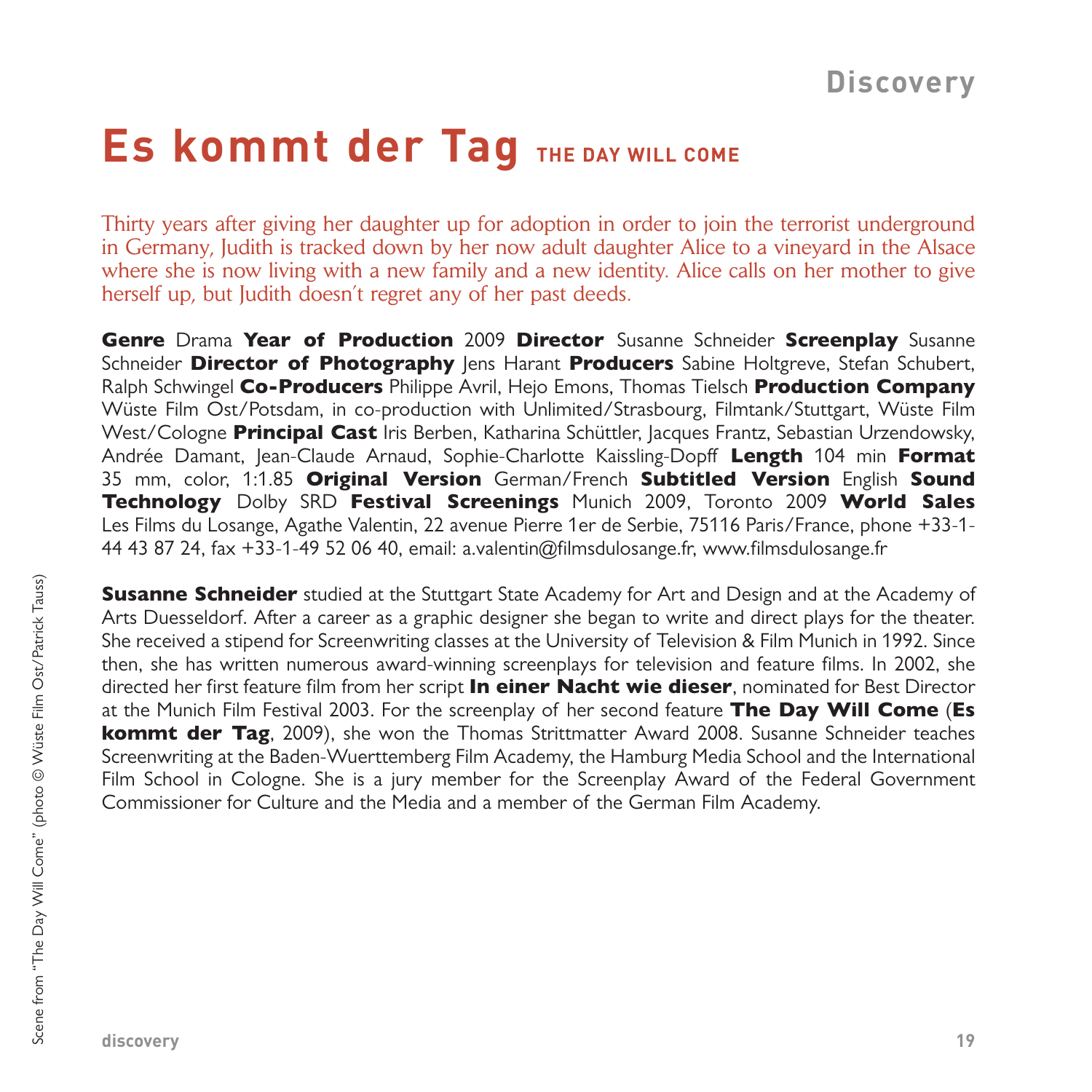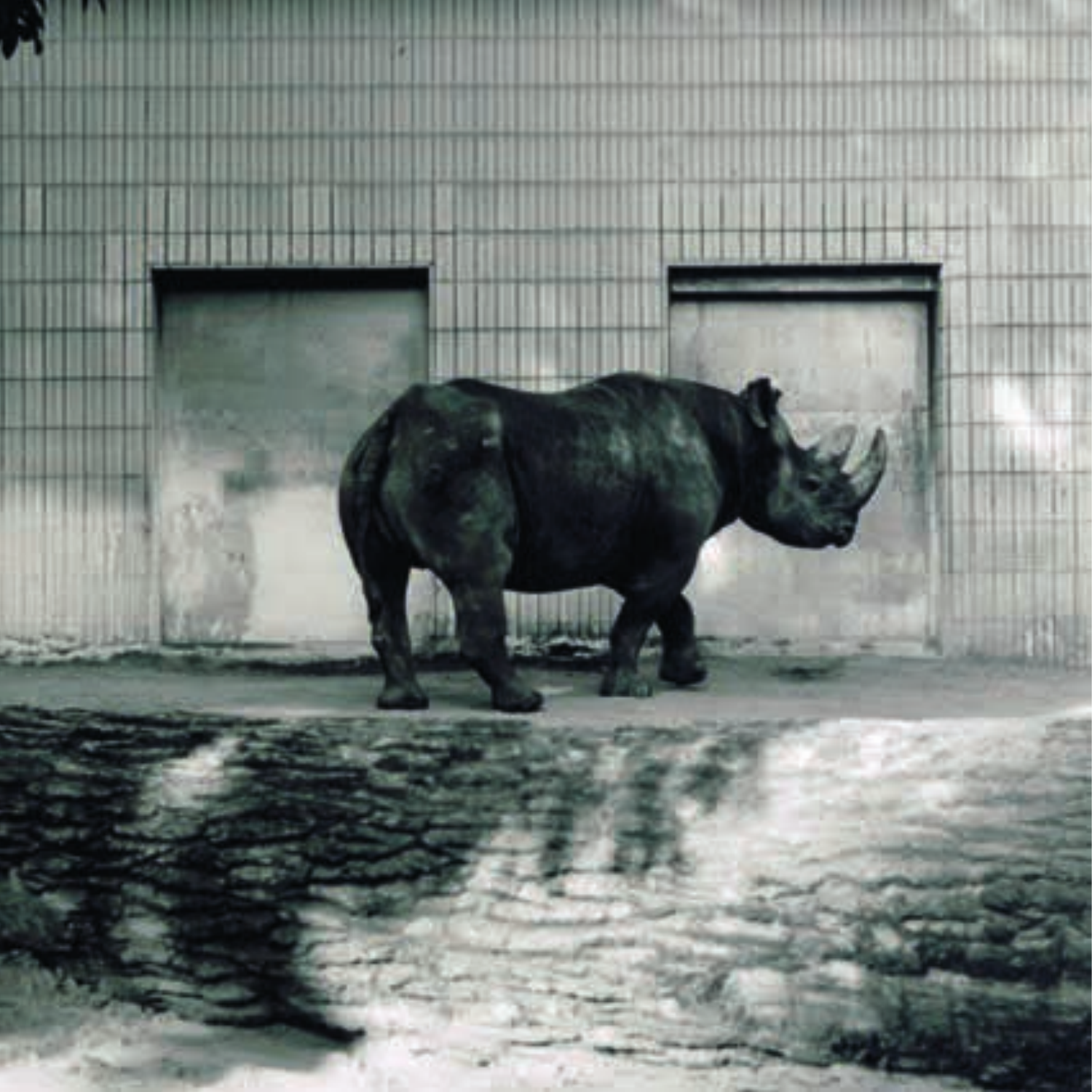# **Kaefig** CAGE

On the one hand a cage is a real thing, on the other hand you can understand it as a metaphor for various existential conditions.

The film Cage attempts to express and create both meanings.

The basic material of the film are two 35 mm b&w shots, which were filmed in the zoo in Frankfurt in the rhinoceros cage.

With the help of a complex metric montage, which is based on 3,360 cuts, the naturalism of the representational images and movements is radically deconstructed.

**Genre** Experimental **Year of Production** 2009 **Director** Karl Kels **Director of Photography** Karl Kels **Producer** Karl Kels **Production Company** Karl Kels/Berlin & Frankfurt **Length** 14 min **Format** 35 mm, b&w, 1:1.37 **Original Version** silent **Festival Screenings** Toronto 2009 **World Sales** (please contact) Karl Kels, Hohenzollerndamm 193, 10717 Berlin/Germany, phone/fax +49-30-86 20 86 24, email: karlkels@yahoo.de

**Karl Kels** was born in 1960 in Duesseldorf. He studied at the Staedelschule in Frankfurt/Main from 1980- 1985. He teaches at art academies and works as a freelance artist in the areas of film, photography and installation. His films include: **Haystacks** (**Heuballen**, 1981), **Condensation Trail** (**Kondensstreifen**, 1982), **Sluice** (**Schleuse**, 1983), **Rhinoceroses** (**Nashoerner**, 1987), **Starlings** (**Stare**, 1991), **Hippopotamuses** (**Flusspferde**, 1993), **Oven** (**Ofen**, 1994), **Elephants** (**Elefanten**, 2000), **Prince Hotel** (1987/2003), **Sidewalk** (2008), and **Cage** (**Kaefig**, 2009).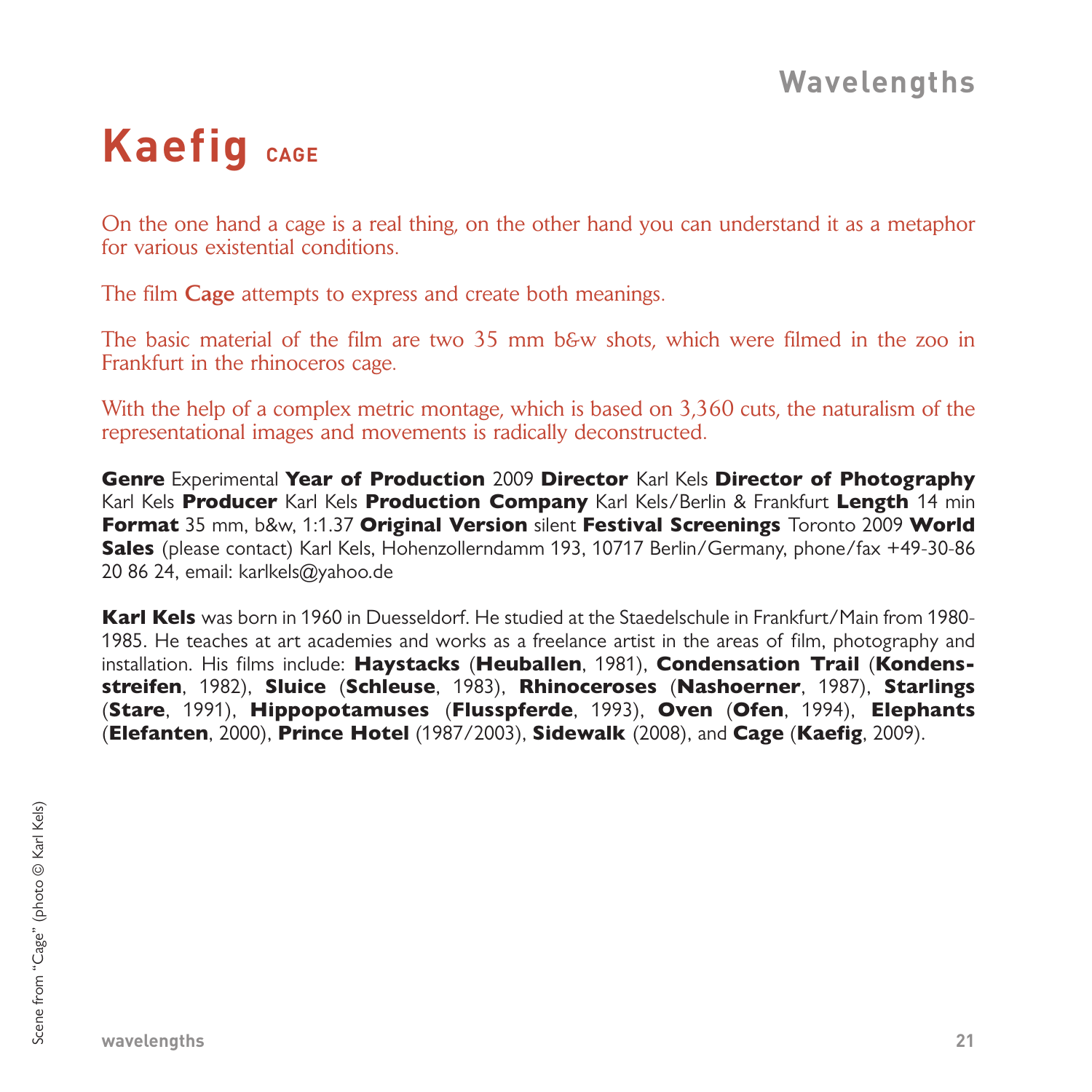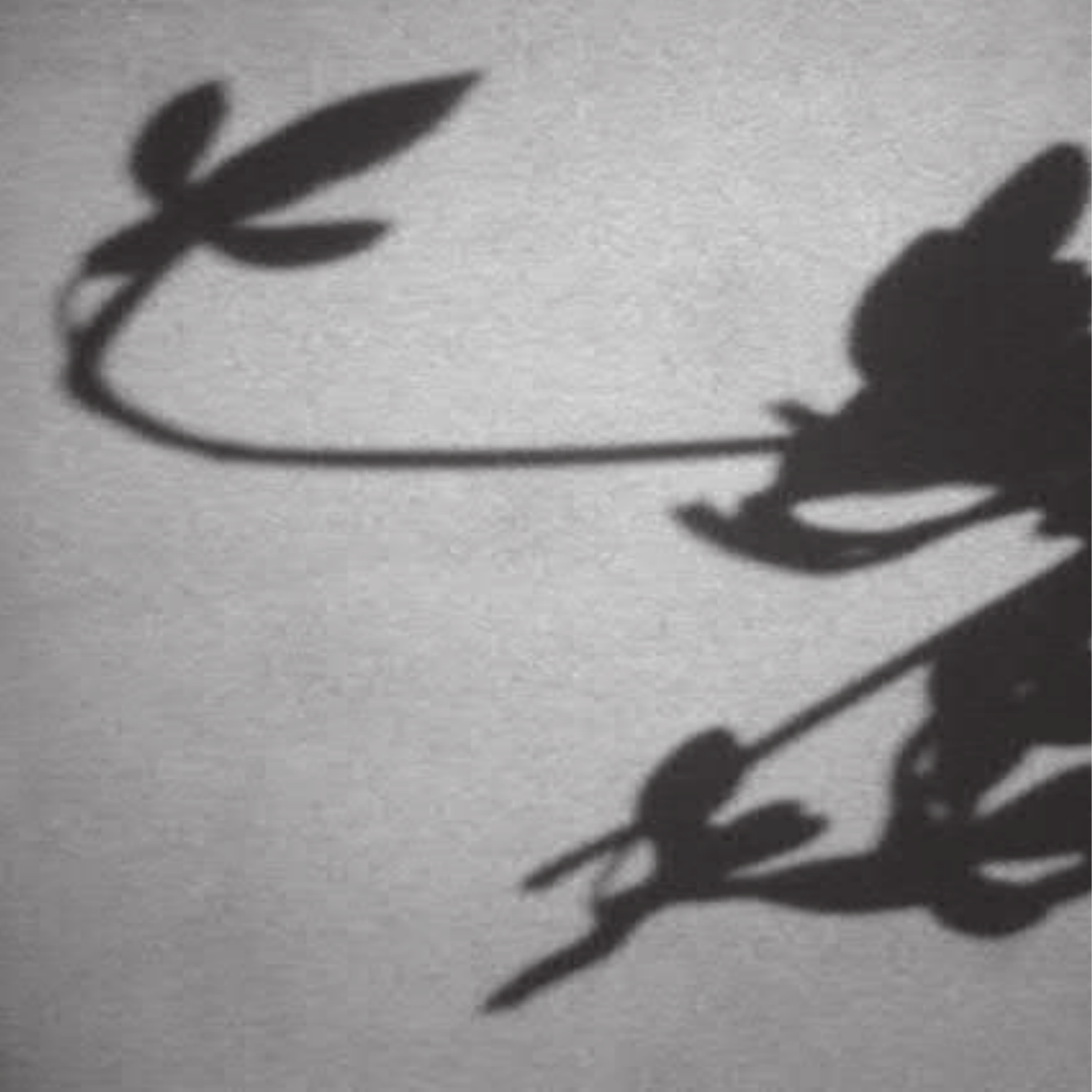# **Kopfueber im Geaest HANGING UPSIDE DOWN IN THE BRANCHES**

Hanging Upside Down in the Branches is a montage of brief recollections filmed before the death of my mother in 2000 and the death of my father in 2007. I stand as an adult in the midst of childhood feelings, gazing at the disappearance of my family home and the changing relation to my parents.

**Genre** Experimental **Year of Production** 2009 **Director** Ute Aurand **Screenplay** Ute Aurand **Producer** Ute Aurand **Production Company** Ute Aurand Filmproduktion/Berlin **Length** 15 min **Format** 16mm, color/b&w, 1:1.33 **Original Version** silent **Festival Screenings** Toronto 2009 **World Sales** (please contact) Ute Aurand, Kottbusser Damm 8, 10967 Berlin/Germany, phone/fax +49-30-6 91 67 78, email: uaurand@t-online.de

**Ute Aurand** was born in 1957 in Frankfurt and grew up in Berlin. She studied at the German Academy of Film & Television (dffb) in Berlin from 1979-1985. Since then, she has been a freelance filmmaker and organizer of numerous film programs at cinemas in Berlin and has taught at various film and art academies all over Germany. A selection of her films includes: **Silently Deeply Absorbed in Conversation** (**Schweigend ins Gespraech vertieft**, 1981), **Detour** (**Umweg**, 1982, in co-direction with Ulrike Pfeiffer), **Paul Celan Reads** (**Paul Celan liest**, 1985), **OH! The 4 Seasons** (**OH! Die 4 Jahreszeiten**, 1988, in co-direction with Ulrike Pfeiffer), **Detel + Jón** (1988-1993), **Maria and the World** (**Maria und die Welt**, 1995), **Little Flowers, Little Leaves** (**Kleine Blumen, kleine Blaetter**, 1995), **Thirds** (**Terzen**, 1998), **Toying with String** (**Fadenspiele**, 1999, in codirection with Detel Aurand), **In the Garden** (**Im Garten**, 2002, in co-direction with Baerbel Freund), **Half Moon for Margaret** (**Halbmond fuer Margaret**, 2004), **India** (2005), **The Butterfly in Winter** (**Der Schmetterling im Winter**, 2006, in co-direction with Maria Lang), **Building Under Ground** (**In die Erde gebaut**, 2008), and **Hanging Upside Down in the Branches** (**Kopfueber im Geaest**, 2009), among others.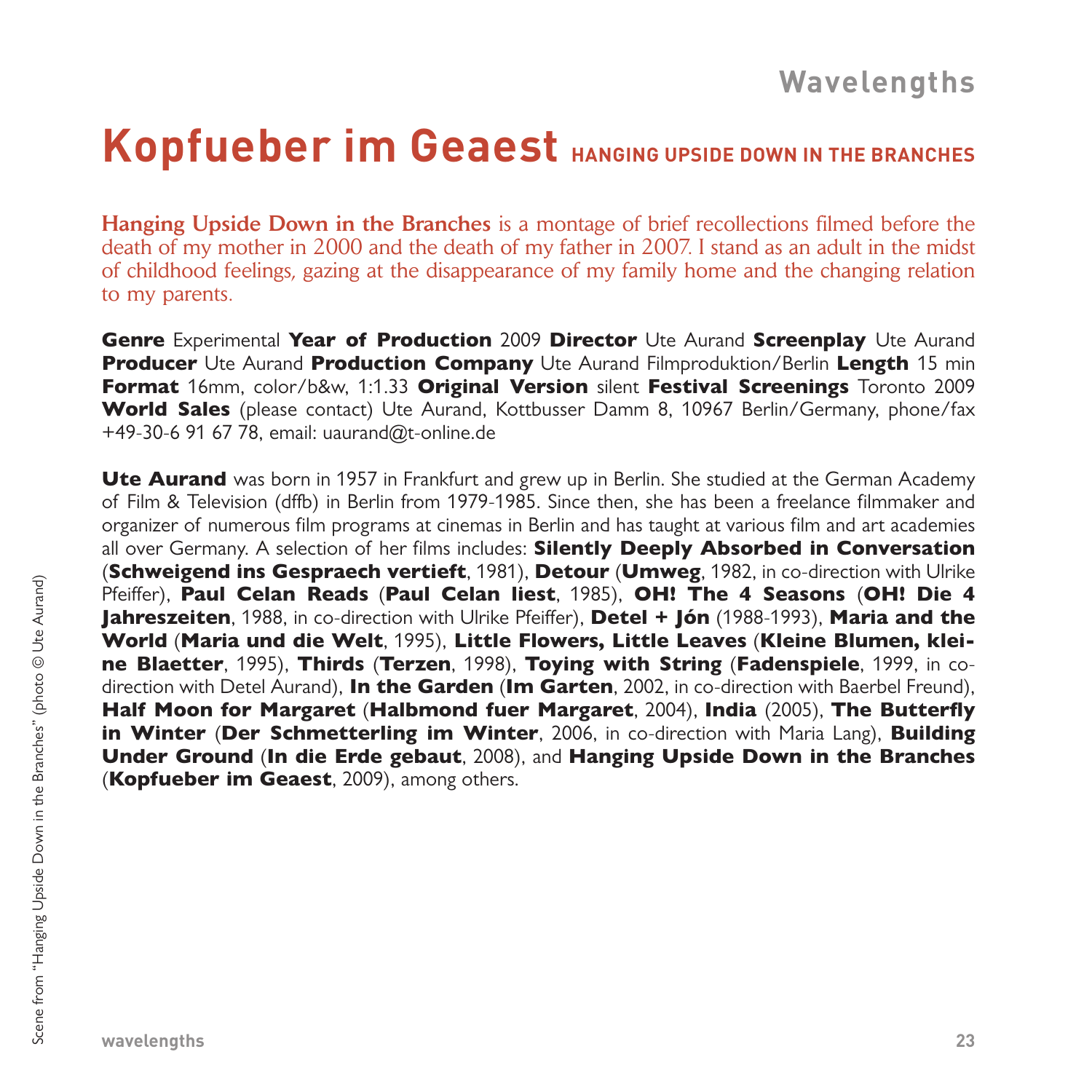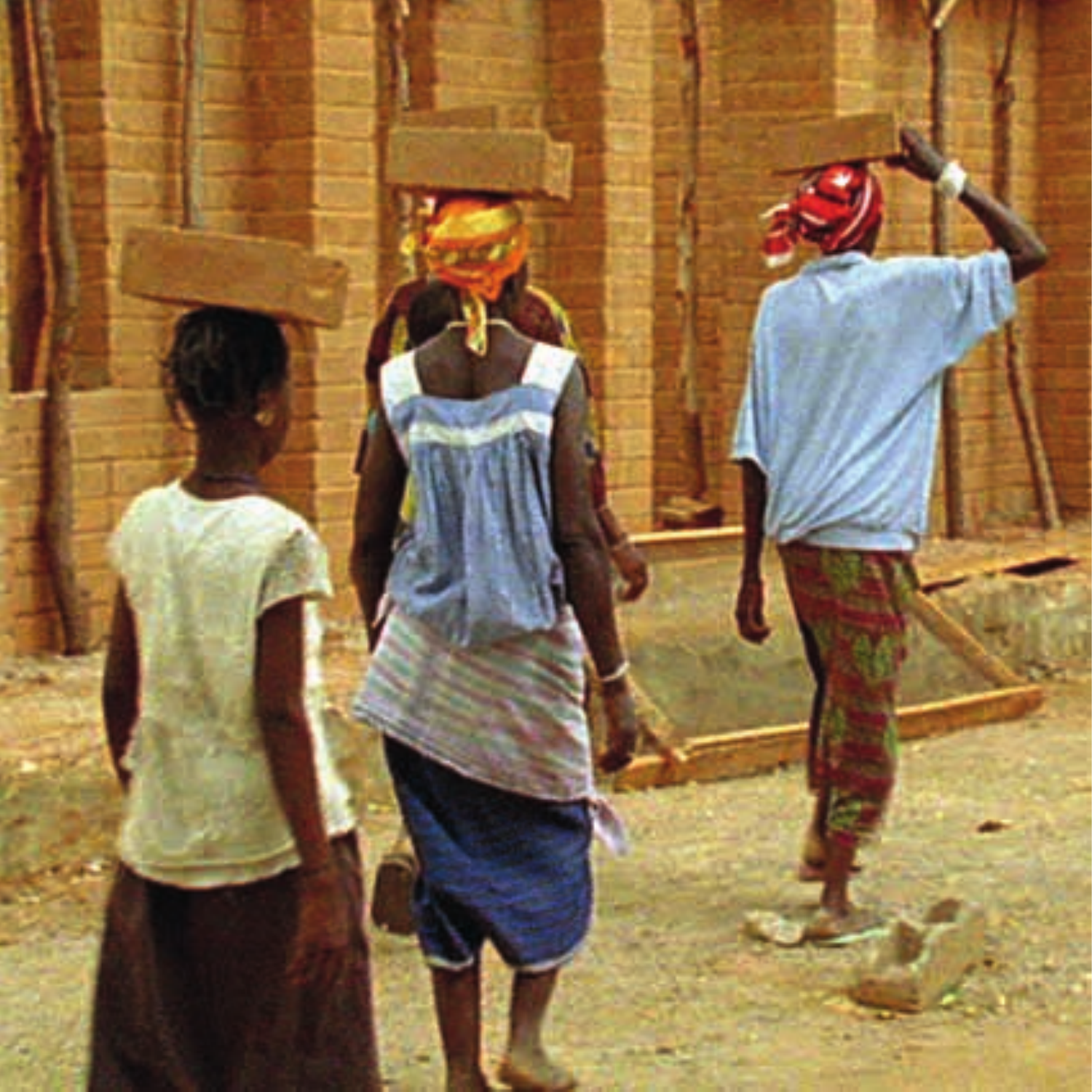# **Zum Vergleich IN COMPARISON**

"I would like to propose a film that contributes to the concept of work. One that compares the work of a traditional society, like in Africa, in an early industrial society such as India, and in a highly developed industrial society, in Europe or Japan. The object of comparison is to be the work in building houses. Houses to live in."

This was written in Harun Farocki's exposé from 2003 for a documentary project. "After intitial research (…) I had the idea of using the brick, its manufacture and its processing as the object of comparison," explains Farocki. In India he filmed a brickworks whose threading machine was from the 1930s when Gandhi was organizing the anti-colonialist protest. The installation in northern France was operated by Moroccans who housed in barracks like POWs or forced laborers. In Mumbai apartment houses were built much like they are in Europe. No hand touched the products that came out of the highly-mechanized factories in Germany. In Burkina Faso, Farocki followed the communal work on a hospital ward and a school building with his camera: "I've never in my life been able to observe such a strange process so closely."

**Genre** Society, Documentary **Year of Production** 2009 **Director** Harun Farocki **Screenplay** Harun Farocki, Matthias Rajmann **Director of Photography** Ingo Kratisch **Producer** Harun Farocki **Co-Producers** Johannes Rosenberger, Inge Classen **Production Company** Harun Farocki Filmproduktion/Berlin , in co-production with Navigator Film/Vienna, ZDF/3sat/Mainz **Length** 61 min **Format** 16 mm, color, 1:1.37 **Original Version** no dialogue, German intertitles **Subtitled Version** English **Sound Technology** Mono **Festival Screenings** Berlin 2009, Diagonale Graz 2009, Festival Cinéma du Réel Paris 2009, Jeonju 2009, Toronto 2009 **World Sales** (please contact) Harun Farocki Filmproduktion, Harun Farocki, Pfarrstrasse 96, 10317 Berlin/Germany, phone +49-30-5 53 36 43, fax +49-30-57 79 40 19, email: harun.farocki@farocki-film.de, www.farocki-film.de

**Harun Farocki** was born in 1944 in Novy Jicin (Neutitschein), in the then German-annexed Czechoslovakia. From 1966-1968, he was a student at the German Film & Television Academy Berlin (dffb). He was author and editor for the magazine *Filmkritik* from 1974-1984. From 1993-1996, he was a visiting professor at the University of California in Berkeley. Since 2004 he has been a professor at the Academy of Fine Arts Vienna. He has produced and directed more than 100 films for television and cinema.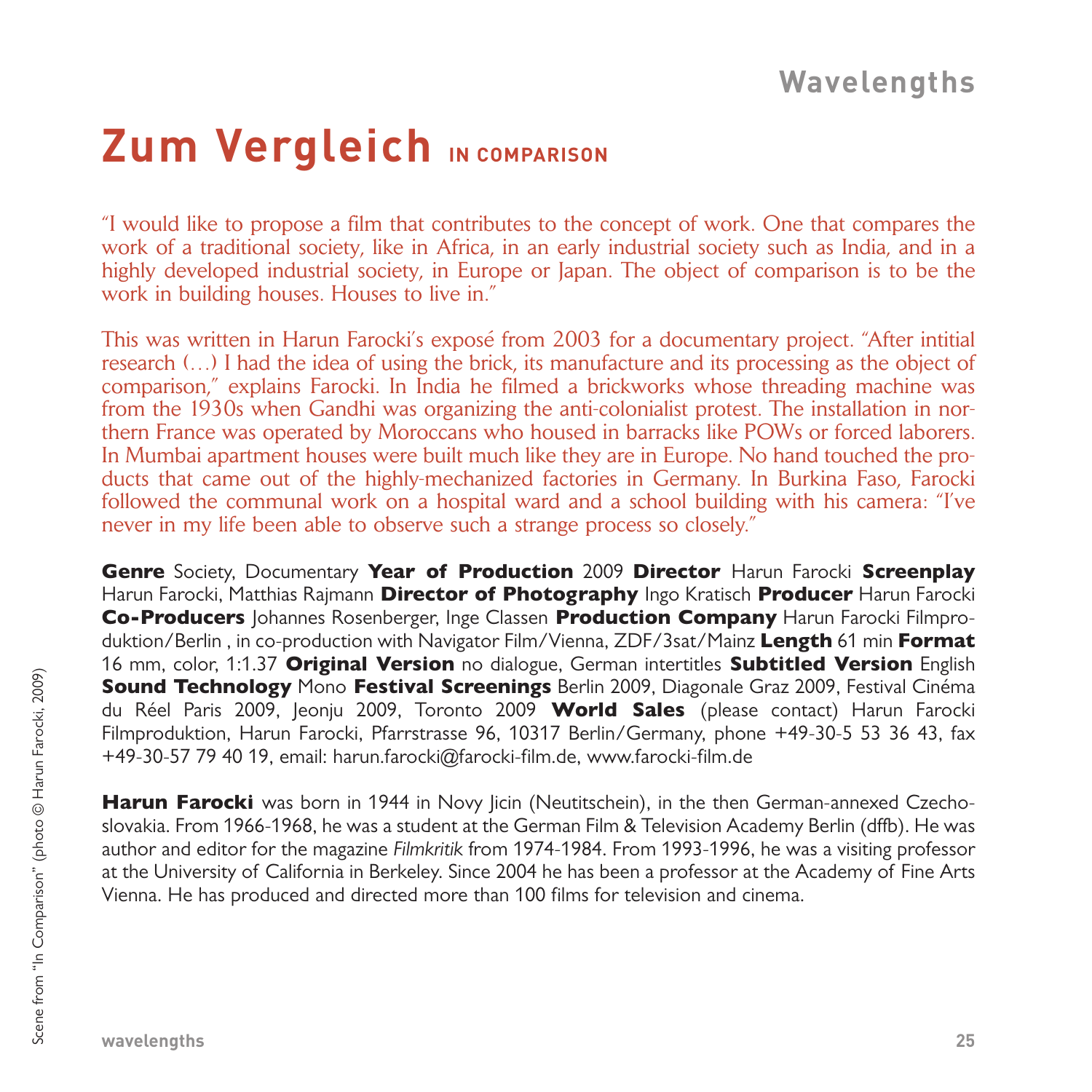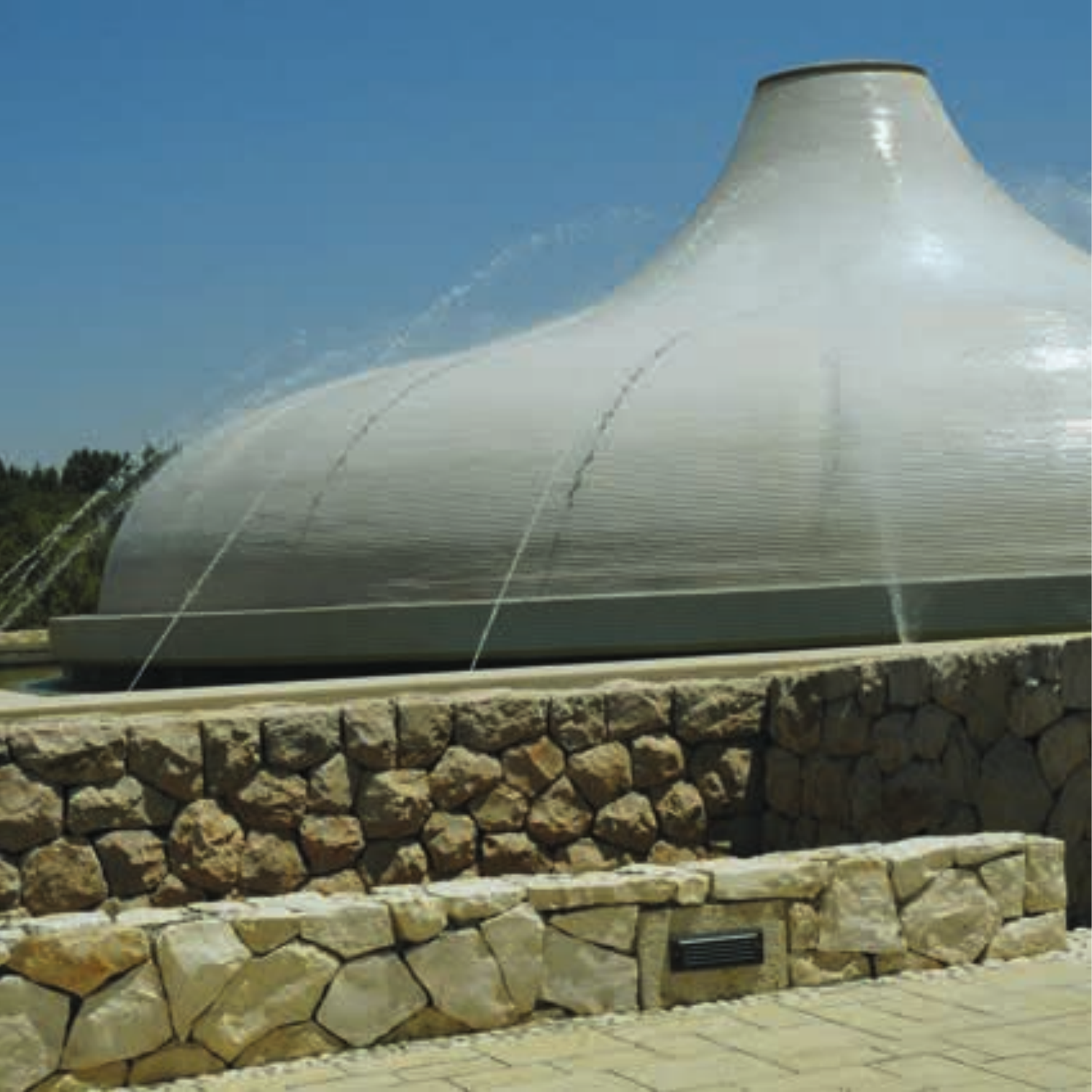# **Zwei Projekte von Friedrich Kiesler**

#### **TWO PROJECTS BY FREDERICK KIESLER**

The film explores two projects by Austrian artist und visionary Frederick Kiesler (1890–1965): the model for *Endless House* (1959) that is currently exhibited at the Kiesler Foundation in Vienna and *The Shrine of the Book* designed and built by Frederick Kiesler and Armand Bartos in Jerusalem (1959-65). The film was shot in June 2006. The film is the third part of a trilogy of films dealing with the buildings of Adolf Loos, Rudolph M. Schindler und Frederick Kiesler.

**Genre** Art, Documentary Short **Year of Production** 2009 **Director** Heinz Emigholz **Screenplay** Heinz Emigholz **Director of Photography** Heinz Emigholz **Sound Design** Jochen Jezussek, Christian Obermaier **Post-Production** Till Beckmann **Producers** Gabriele Kranzelbinder, Alexander Dumreicher-Ivanceanu **Co-Producer** Heinz Emigholz **Production Company** Amour Fou Filmproduktion/Vienna, in co-production with Pym Films/Berlin **Length** 16 min **Format** HDCAM, color, 1:1.37 (pillarboxed) **Original Version** no dialogue **Sound Technology** Stereo **Festival Screenings** Oberhausen 2009, Toronto 2009 **World Sales** Amour Fou Filmproduktion GmbH, Alexander Dumreicher-Ivanceanu, Lindengasse 32, 1070 Vienna/Austria, phone +43-1-99 49 91 10, fax +43-1-9 94 99 11 20, email: ivanceanu@amourfou.at, www.amourfou.at

**Heinz Emigholz** has worked since 1973 in Germany and the USA as an independent filmmaker, artist, cinematographer, actor, author and producer. He has had many exhibitions, retrospectives, as well as given lectures and published books. In 1978, he founded the Pym Films production company. A selection of his films includes: **Schenec-Tady I, II** and **III** (1973-1975), **Arrowplane** (1974), **Tide** (1974), **Hotel** (1976), **Demon** (1977), **Normalsatz** (1981), **The Basis of Make-Up I-III** (1984-2004), **Die Basis des Make-Up** (1985), **Die Wiese der Sachen** (1987), **Der Zynische Koerper** (1990), **Sullivan's Banks** (2000), **Miscellanea I-III** (2001-2004), **Goff in the Desert** (2003), **D'Annunzio's Cave** (2005), **Schindler's Houses** (2007), **Loos ornamental** (2008) and **Sense of Architecture** (2009). Further films of the *Photography and beyond* series and his feature film **Second Nature** are currently in production. More at www.pym.de.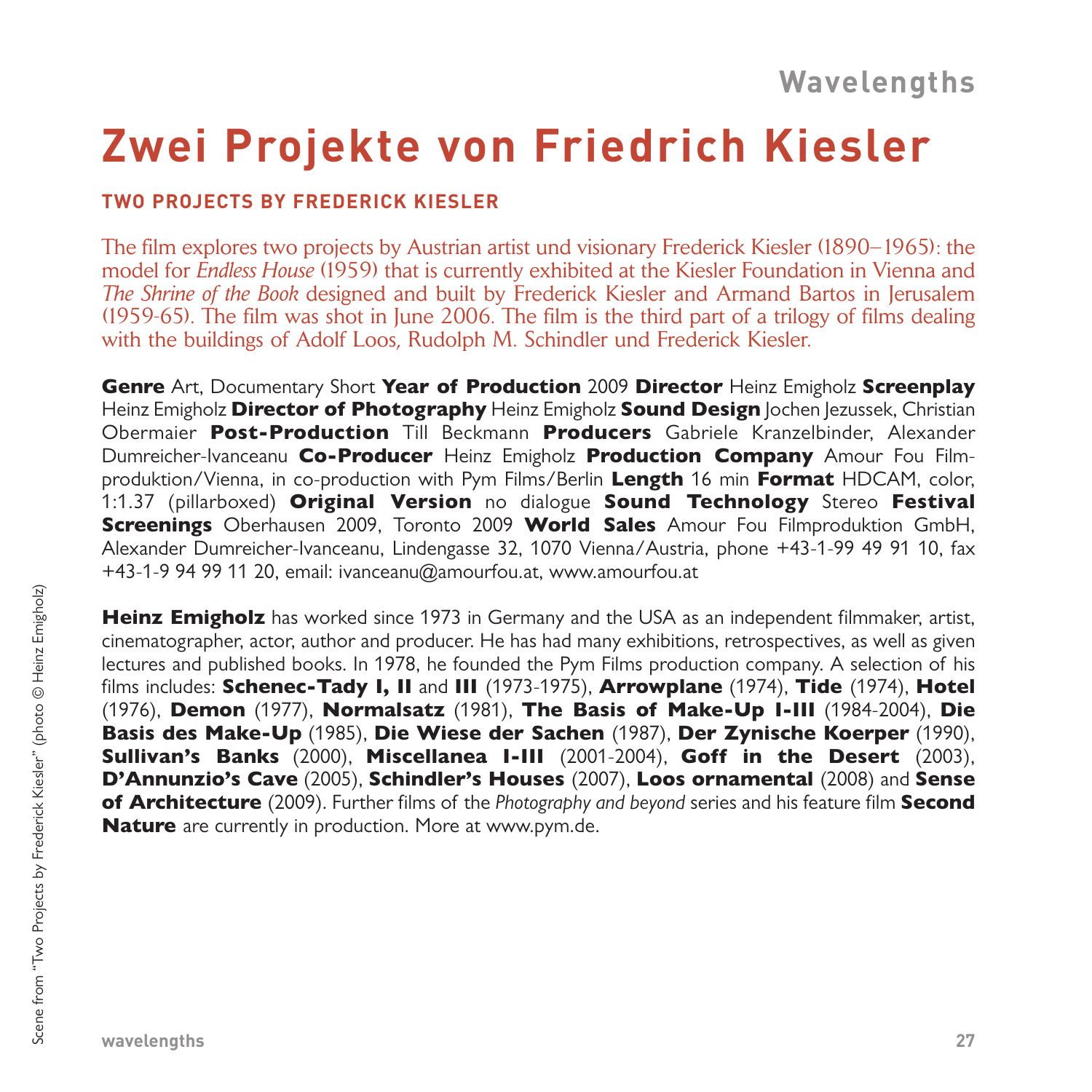### **Screening Schedule**

#### **Gala Presentation**

#### **PHANTOMSCHMERZ** *PHANTOM PAIN by* Matthias Emcke

Monday, 14 Sept., 9:30h, Varsity 3 (1<sup>st</sup> Press & Industry) Wednesday, 16 Sept., 14:45h, Cumberland 3 (2nd Press & Industry) Thursday, 17 Sept., 18:30h, Roy Thomson Hall (1<sup>st</sup> Public) Friday, 18 Sept., 15:00h, Ryerson (2nd Public) Saturday, 19 Sept., 16:30h, AMC 6 (3rd Public)

#### **Special Presentations**

#### **SOUL KITCHEN** *by* Fatih Akin

Sunday, 13 Sept., 10:00h, Cumberland 2 (1<sup>st</sup> Press & Industry) Monday, 14 Sept., 18:00h, Ryerson (1<sup>st</sup> Public) Tuesday, 15 Sept., 12:00h, Ryerson (2nd Public) Wednesday, 16 Sept., 13:00h, Cumberland 2 (2<sup>nd</sup> Press & Industry) Saturday, 19 Sept., 12:15h, Varsity 8 (3<sup>rd</sup> Public)

#### **WOMEN WITHOUT MEN** *by* Shirin Neshat

Thursday, 10 Sept., 15:00h, Varsity 7 (1<sup>st</sup> Press & Industry) Friday, 11 Sept., 12:00h, Ryerson, (1<sup>st</sup> Public) Saturday, 12 Sept., 15:15h, Scotiabank Theatre 4 (2<sup>nd</sup> Public) Thursday, 17 Sept., 16:45h, Varsity 7 (2nd Press & Industry) Saturday, 19 Sept., 9:15h, Scotiabank Theatre 4 (3<sup>rd</sup> Public)

#### **Masters**

**VISION** *by* Margarethe von Trotta

Thursday, 10 Sept., 17:45h, Varsity 4 (1<sup>st</sup> Press & Industry) Friday, 11 Sept., 18:00h, Scotiabank Theatre 2 (1<sup>st</sup> Public) Saturday, 12 Sept., 9:15h, Scotiabank Theatre 1 (2<sup>nd</sup> Public) Tuesday, 15 Sept., 11:15h, Varsity 1 (2nd Press & Industry) Friday, 18 Sept., 16:00h, Scotiabank Theatre 4 (3<sup>rd</sup> Public)

**DAS WEISSE BAND** *THE WHITE RIBBON by* Michael Haneke Friday, 11 Sept., 15:00h, AMC 9 (Press & Industry) Saturday, 12 Sept., 17:15h, Scotiabank Theatre 1 (1<sup>st</sup> Public) Friday, 18 Sept., 13:00h, Scotiabank Theatre 4 (2nd Public)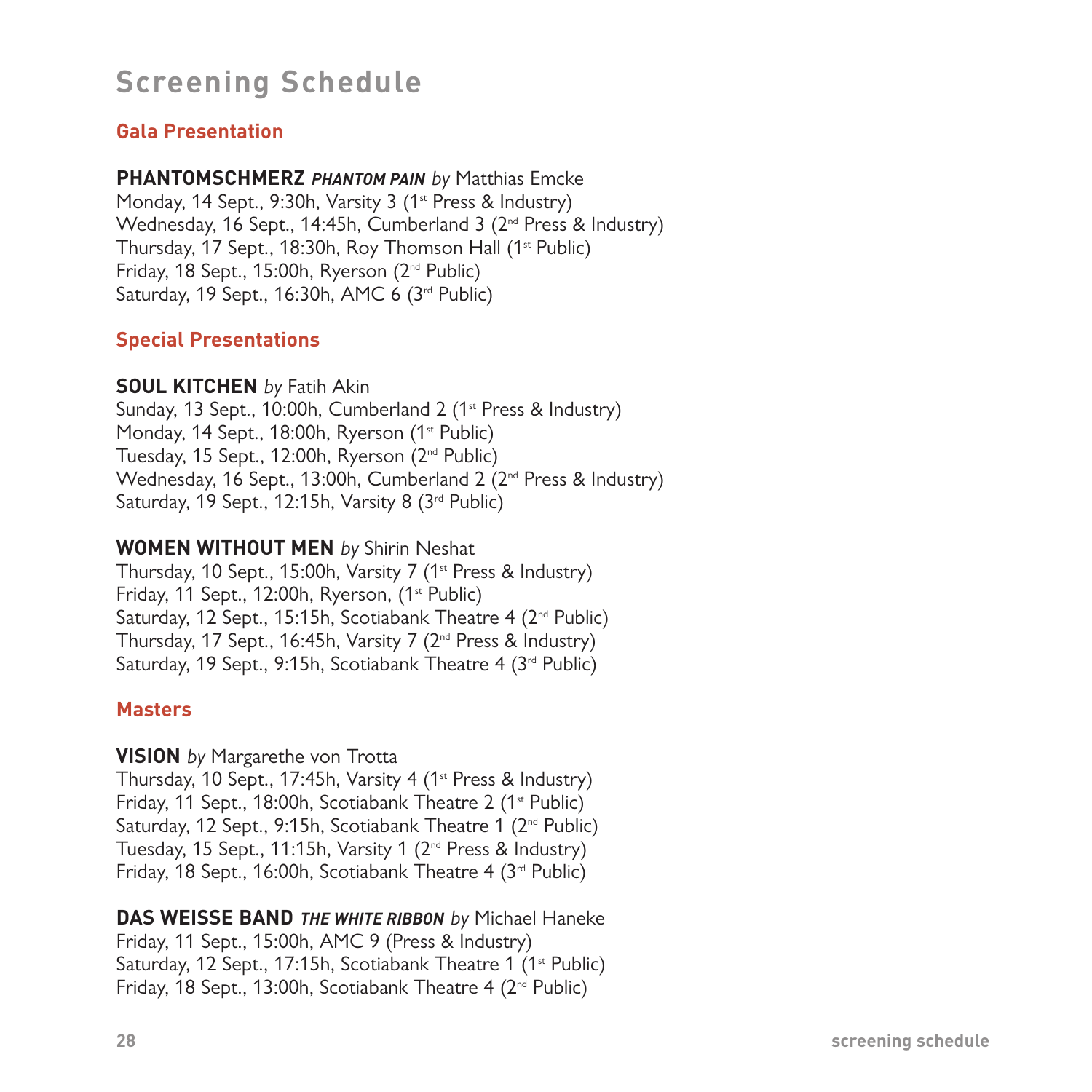### **Screening Schedule**

#### **Contemporary World Cinema**

#### **MEN ON THE BRIDGE** *by* Asli Özge

Monday, 14 Sept., 12:15h, Varsity 1 (Press & Industry) Tuesday, 15 Sept., 20:15h, Varsity 1 (1<sup>st</sup> Public) Wednesday, 16 Sept., 19:30h, Varsity 4 (2<sup>nd</sup> Public) Friday, 18 Sept., 10:45h, Scotiabank Theatre 4 (3rd Public)

#### **SAME SAME BUT DIFFERENT** *by* Detlev Buck

Saturday, 12 Sept., 17:30h, AMC 5 (1<sup>st</sup> Press & Industry) Sunday, 13 Sept.,  $21:30h$ , Varsity 8 (1<sup>st</sup> Public) Monday, 14 Sept., 14:30h, Scotiabank Theatre 3 (2<sup>nd</sup> Public) Wednesday, 16 Sept., 11:30h, Varsity 4 (2<sup>nd</sup> Press & Industry) Friday, 18 Sept., 13:45h, Cumberland 3 (3rd Public)

#### **Discovery**

#### **ES KOMMT DER TAG** *THE DAY WILL COME by* Susanne Schneider

Sunday, 13 Sept., 12:15h, Varsity 5 (Press & Industry) Monday, 14 Sept., 21:15h, Scotiabank Theatre 3 (1<sup>st</sup> Public) Tuesday, 15 Sept., 9:00h, Jackman Hall - AGO (2nd Public) Saturday, 19 Sept., 15:30h, Varsity 3 (3rd Public)

#### **Wavelengths**

**KAEFIG** *CAGE by* Karl Kels Saturday, 12 Sept., 18:30h, Jackman Hall – AGO (Public)

**KOPFUEBER IM GEAEST** *HANGING UPSIDE DOWN IN THE BRANCHES by* Ute Aurand Monday, 14 Sept., 21:00h, Jackman Hall – AGO (Public)

**ZUM VERGLEICH** *IN COMPARISON by* Harun Farocki Sunday, 13 Sept., 16:00h, Jackman Hall – AGO (Public)

**ZWEI PROJEKTE VON FRIEDRICH KIESLER** *TWO PROJECTS BY FREDERICK KIESLER by* Heinz Emigholz Friday, 11 Sept., 18:30h, Jackman Hall – AGO (Public)

Screening Schedule subject to change. Unfortunately we could not include film titles and screening times which were announced after this publication went to press.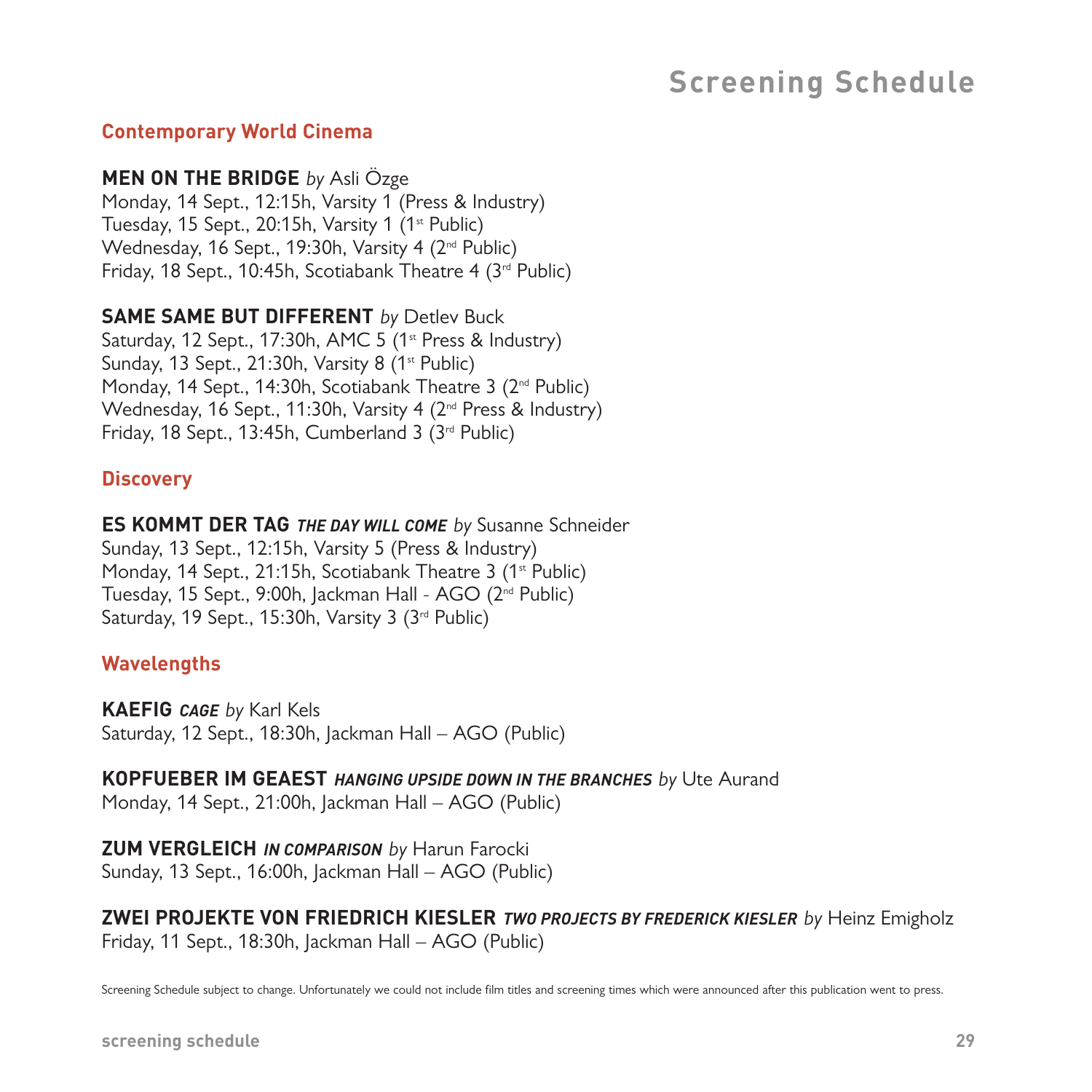### **German-International Co-Productions in Toronto**

#### **Gala Presentation**

**Max Manus** *by* Joachim Roenning, Espen Sandberg German Co-Producer: B&T Film/Berlin World Sales: TrustNordisk/Hvidovre

#### **Special Presentations**

**Mr. Nobody** *by* Jaco van Dormael German Co-Producer: Integral Film/Berg World Sales: Wild Bunch/Paris

#### **My Son, My Son, What Have Ye Done?**

*by* Werner Herzog German Co-Producer: Defilm/Hanover World Sales: Absurda/Irvine

**The Good Heart** *by* Dagur Kari German Co-Producer: Network Movie/Hamburg World Sales: Wild Bunch/Paris

#### **Sprockets Family Zone**

**Turtle: The Incredible Journey** *by* Nick Stringer German Co-Producer: Tradewind Pictures/Cologne World Sales: Sola Media/Stuttgart, Atrix Films/ Munich

#### **Contemporary World Cinema**

**Ajami** *by* Scandar Copti, Yaron Shani German Co-Producer: Twenty Twenty Vision/Berlin World Sales: The Match Factory/Cologne

**Eyes Wide Open** *by* Haim Tabakman German Co-Producer: Riva Film/Hamburg World Sales: Films Distribution/Paris

**Huacho** *by* Alejandro Fernandez Almendras German Co-Producer: Pandora Film/Cologne World Sales: Films Distribution/Paris

**Lourdes** *by* Jessica Hausner German Co-Producers: Essential Filmproduktion/ Berlin, Thermidor Filmproduktion/Cologne World Sales: Coproduction Office/Paris

**Father of My Children** *by* Mia Hansen-Løve German Co-Producer: 27 Films Production/Berlin World Sales: Les Films du Losange/Paris

**Slovenian Girl** *by* Damjan Konsole German Co-Producer: Neue Mediopolis/Leipzig World Sales: m-appeal/Berlin

**The Wind Journeys** *by* Ciro Guerra German Co-Producer: Razor Film/Berlin World Sales: Elle Driver/Paris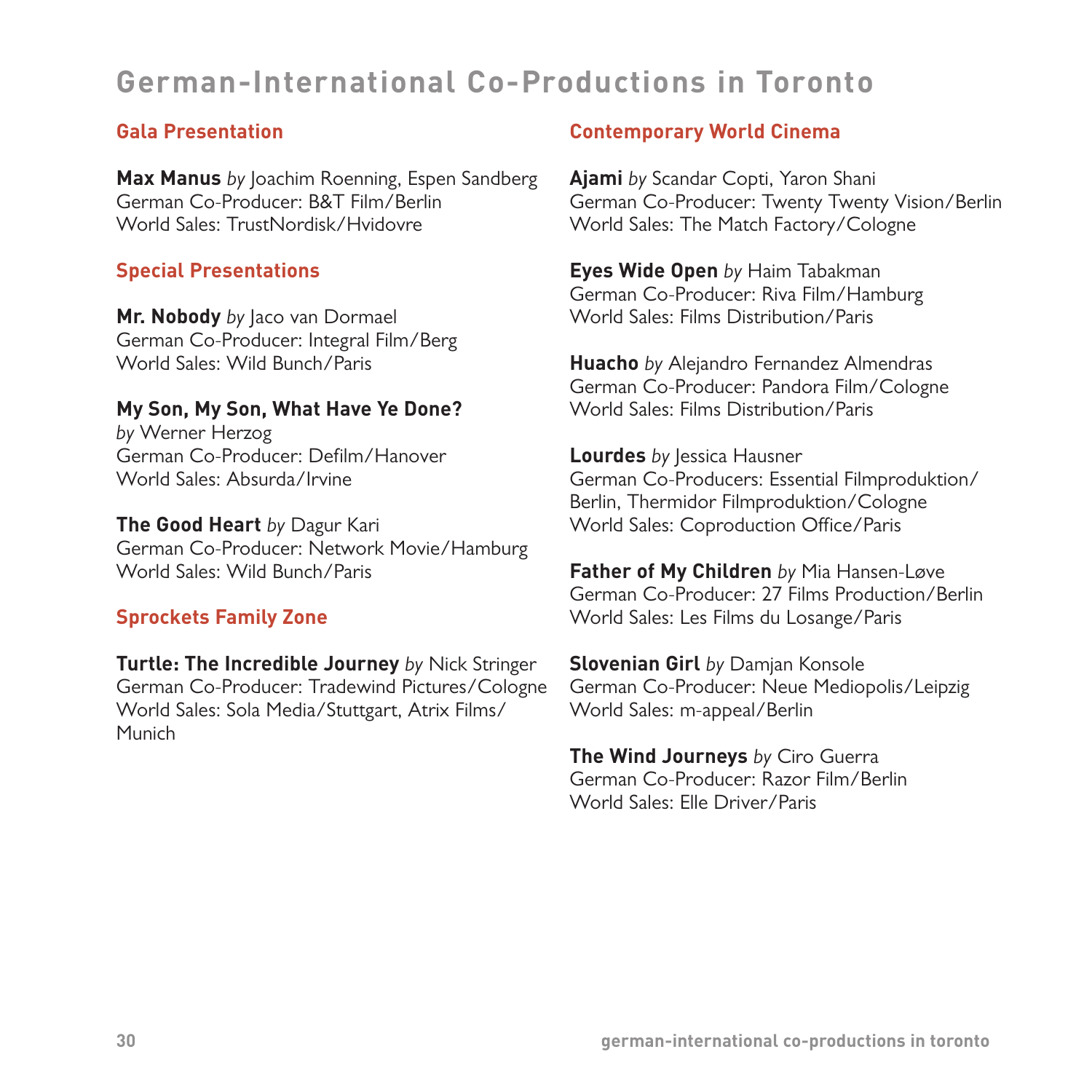### **German-International Co-Productions in Toronto**

#### **Masters**

**Antichrist** *by* Lars von Trier German Co-Producer: Zentropa International/Cologne World Sales: TrustNordisk/Hvidovre

#### **Visions**

**Independence** *by* Raya Martin German Co-Producer: Razor Film/Berlin World Sales: Memento Films International/Paris

**Lebanon** *by* Samuel Maoz German Co-Producer: Ariel Films/Cologne World Sales: Celluloid Dreams/Paris

#### **Discovery**

**Every Day is a Holiday** *by* Dima El-Horr German Co-Producer: Nikovantastic/Berlin World Sales: Umedia/Montreuil

**Gigante** *by* Adrián Biniez German Co-Producer: Pandora Film/Cologne World Sales: The Match Factory/Cologne

#### **Vanguard**

**Enter the Void** *by* Gaspar Noé German Co-Producer: Essential Filmproduktion/Berlin World Sales: Wild Bunch/Paris

**She, a Chinese** *by* Xiaolu Guo German Co-Producer: intervista digital media/Hamburg World Sales: Films Boutique/Berlin

#### **Real to Reel**

#### **Once Upon a Time Proletarian** *by* Xiaolu Guo

German Co-Producer: Corazón International/ **Hamburg** World Sales: Chapter Two Films/Beijing

#### **Wavelengths**

#### **A Letter to Uncle Boonmee**

*by* Apichatpong Weerasethakul German Co-Producer: Haus der Kunst/Munich World Sales: Animate Projects/London

#### **City to City**

**Jaffa** *by* Keren Yedaya German Co-Producer: Rohfilm/Berlin & Leipzig World Sales: Rezo Films/Paris

**The Big Dig** by Ephraim Kishon German Co-Producer: Sender Freies Berlin World Sales: United King Films/Ramat Hasharon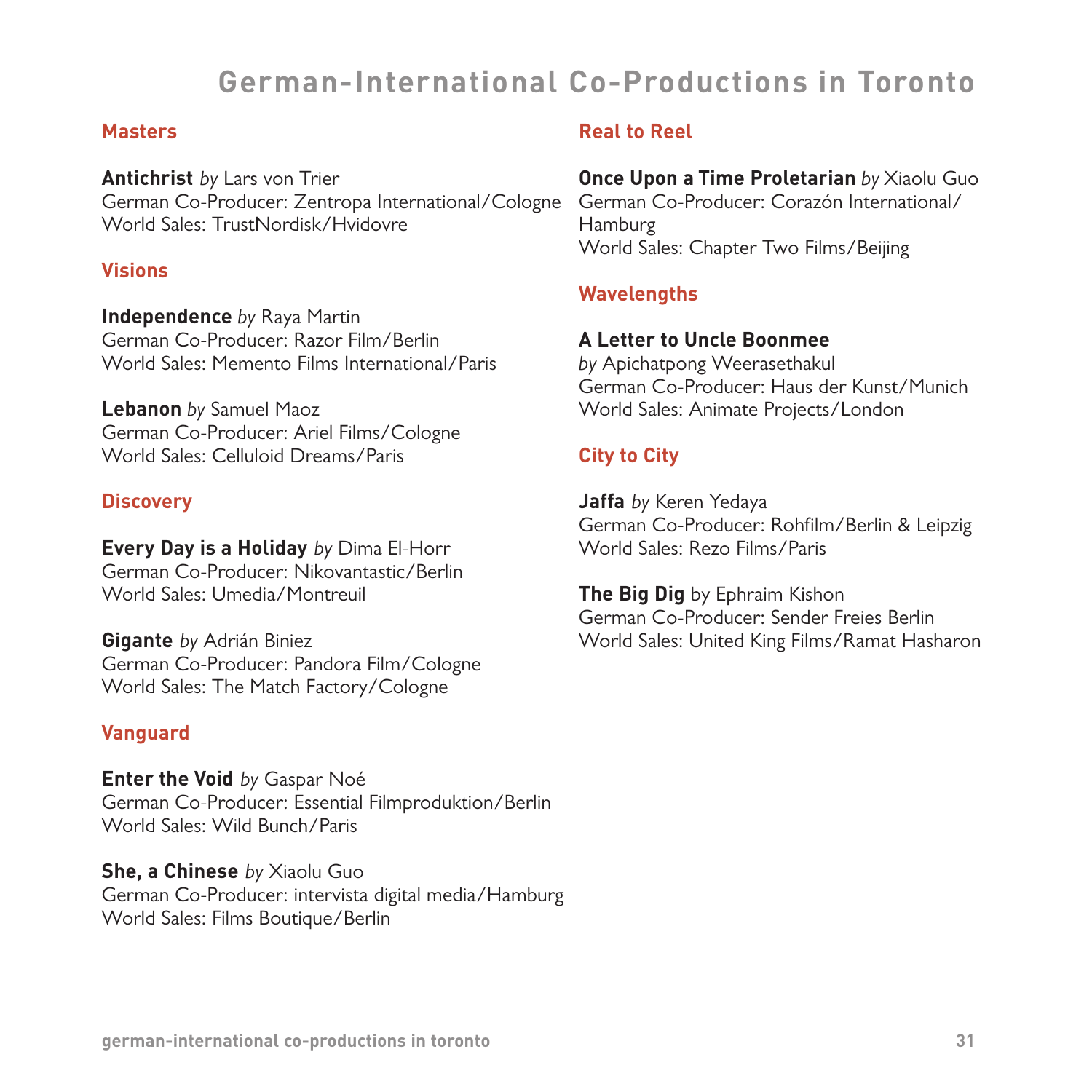### **German World Sales Companies in Toronto**

#### **ATRIX Films**

Beatrix Wesle, 11-15 September mobile: +49-170-411 3766 email: info@atrix-films.com

#### **Bavaria Film International**

Thorsten Ritter, 16-19 September mobile: +49-172-858 7014 email: thorsten.ritter@bavaria-film.de

Stefanie Zeitler, 9-16 September mobile: +49-172-858 7043 email: stefanie.zeitler@bavaria-film.de

#### **Beta Cinema**

Andreas Rothbauer, 9-12 September mobile: +49-151-54 45 8921

#### **EEAP Eastern European Acquisition Pool**

Alexander van Dülmen, 13-17 September Pia Littmann, 13-17 September

#### **M-Appeal World Sales Company**

Birgit Haugg, 10-15 September email: bh@m-appeal.com

#### **SOLA Media**

Solveig Langeland, 11-15 September mobile: +49-177-278 1625 email: post@sola-media.net

#### **TELEPOOL**

Thomas Sierk, 9-15 September mobile: +49-173-359 9300 email: sierk@telepool.de

#### **The Match Factory**

Michael Weber Brigitte Suárez Anne Goetze Philipp Hoffmann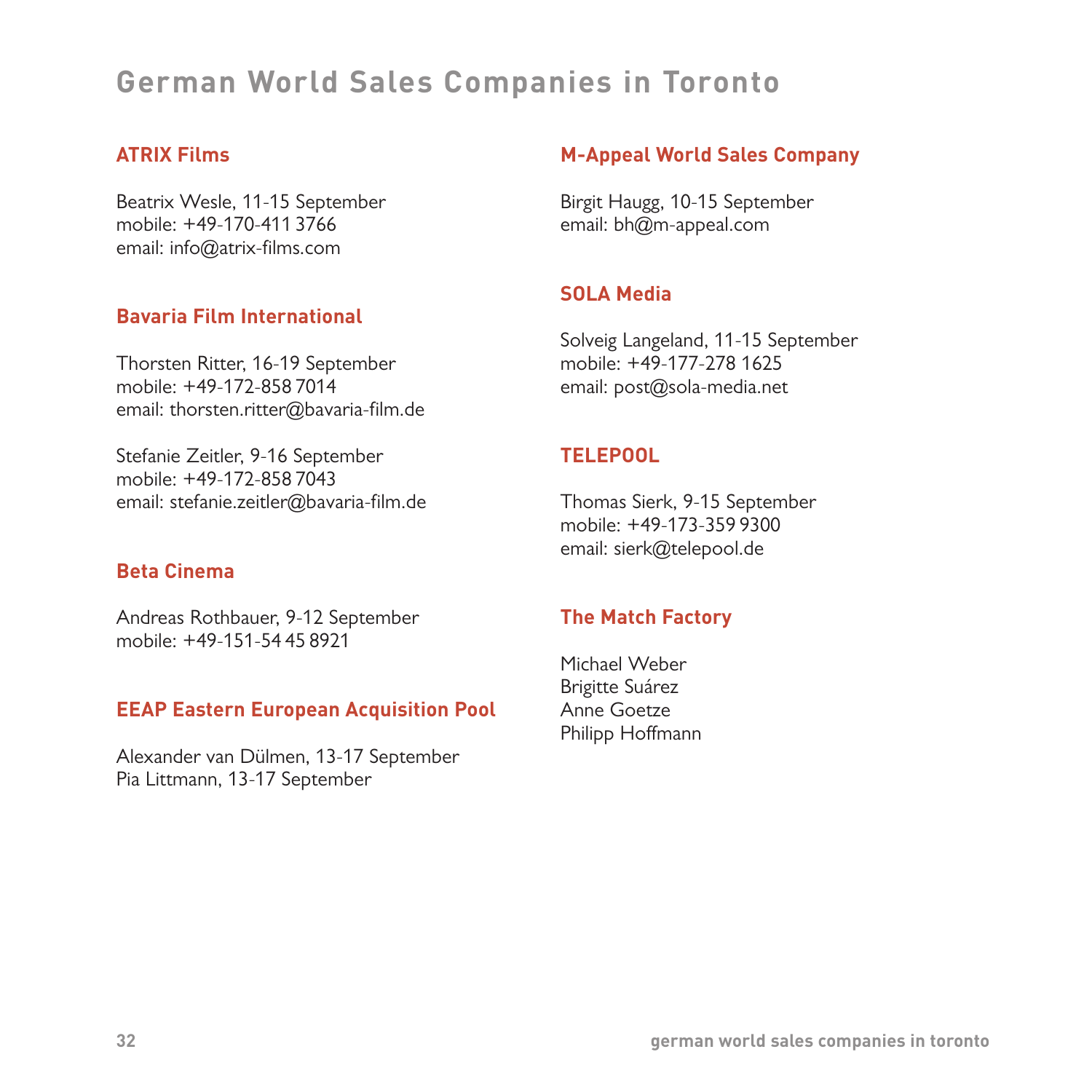### **German Films – A Profile**

**German Films Service + Marketing** is the national information and advisory center for the promotion of German films worldwide. German Films' range of activities includes:

- Close cooperation with major international film festivals, including Berlin, Cannes, Venice, Toronto, Locarno, San Sebastian, Montreal, Karlovy Vary, Moscow, Nyon, Shanghai, Rotterdam, San Francisco, Sydney, Gothenburg, Warsaw, Thessaloniki, Rome, and Turin, among others
- Organization of umbrella stands for German sales companies and producers at international television and film markets (Berlin, Cannes, AFM Los Angeles, Hong Kong, Shanghai)
- Staging of "Festivals of German Films" worldwide (Madrid, Paris, London, New York, Buenos Aires, Moscow, Copenhagen, Stockholm, Tokyo, Sydney, Melbourne)
- Staging of the "German Premieres" industry screenings in New York
- Providing advice and information for representatives of the international press and buyers from the fields of cinema, video, and television
- Providing advice and information for German filmmakers and press on international festivals, conditions of participation, and German films being shown
- Organization of the annual NEXT GENERATION short film program, which presents a selection of shorts by students of German film schools and is premiered every year at Cannes
- Publication of informational literature about current German films and the German film industry (German Films *Quarterly*), as well as international market analyses and special festival brochures
- An Internet website (www.german-films.de) offering information about new German films, a film archive, as well as information and links to German and international film festivals and institutions
- Organization of the selection procedure for the German entry for the Oscar® for Best Foreign Language Film
- Collaboration with Deutsche Welle's DW-TV KINO program which features the latest German film releases and international productions in Germany
- Organization of the "German Films Previews" geared toward arthouse distributors and buyers of German films
- Selective financial Distribution Support for the foreign releases of German films
- Organization with Unifrance of the annual German-French film meeting
- In association and cooperation with its shareholders, German Films works to promote feature, documentary, television and short films.

#### **German Films in Toronto:**

Sales & Industry Area · Sutton Place Hotel · Royal Sutton Ballroom

Christian Dorsch, mobile +49-1 71-8 34 66 63 Martin Scheuring, mobile +49-1 60-93 11 96 57 Oliver Mahrdt, mobile +1-9 17-495 5887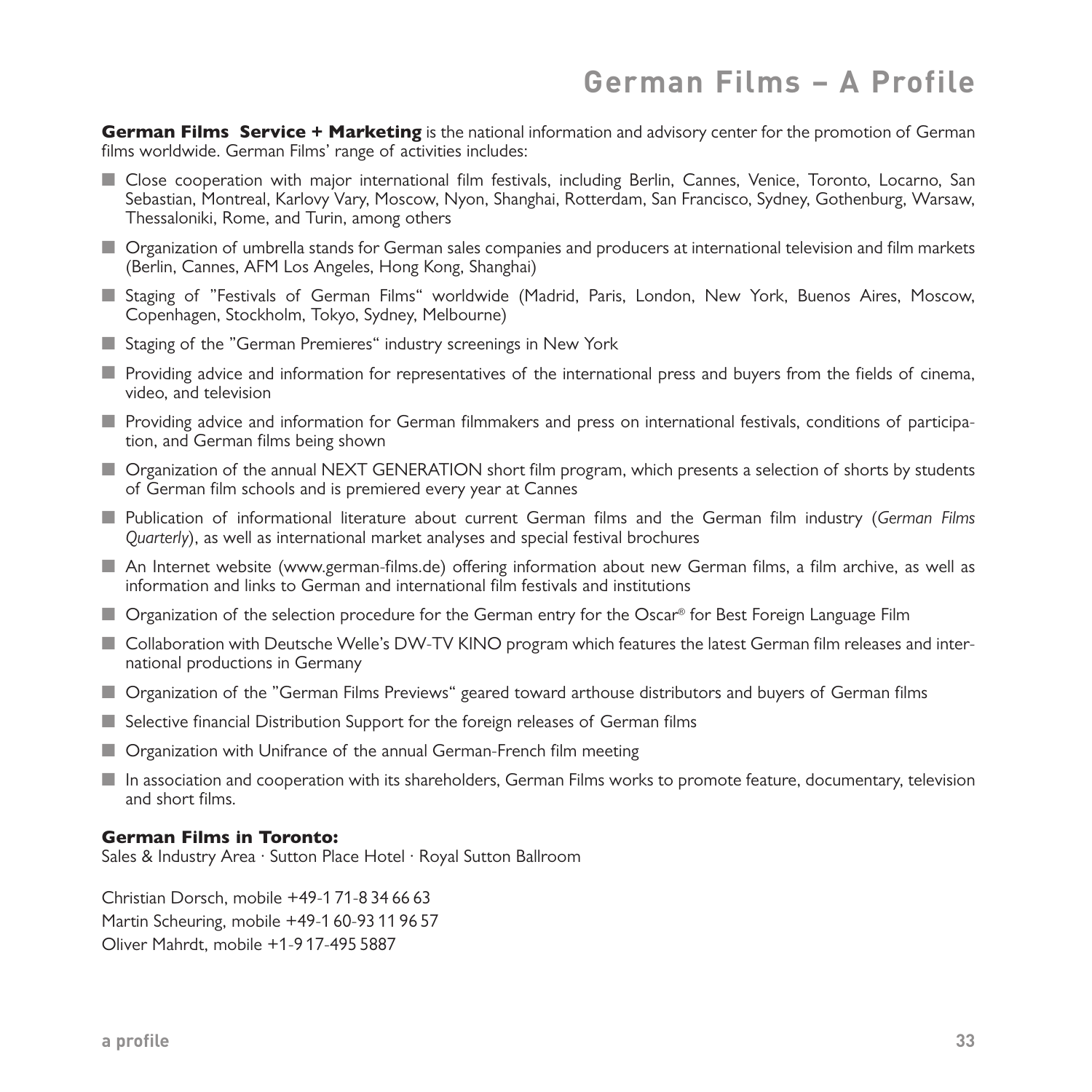### **Foreign Representatives**

#### **Argentina**

Gustav Wilhelmi Ayacucho 495, 2º "3" C1026AAA Buenos Aires/Argentina phone +54-11-49 52 15 37 phone/fax +54-11-49 51 19 10 email: wilhelmi@german-films.de

#### **France**

Anne Tallineau Mercredi Films 14, rue Edouard Robert 75012 Paris/France phone +33-1-43 41 11 90 fax +33-1-43 41 11 92 email: tallineau@german-films.de

#### **China**

Anke Redl CMM Intelligence B 621, Gehua Tower No. 1, Qinglong Hutong Dongcheng District Beijing 100007/China phone +86-10-84 18 64 68 fax +86-10-84 18 66 90 email: redl@german-films.de

#### **Eastern Europe**

Simone Baumann L.E. Vision Film- und Fernsehproduktion GmbH Koernerstrasse 56 04107 Leipzig/Germany phone +49-3 41-96 36 80 fax +49-3 41-9 63 68 44 email: baumann@german-films.de

#### **Italy**

Alessia Ratzenberger A-PICTURES Clivo delle Mura Vaticane 60 00136 Rome/Italy phone +39-06-48 90 70 75 fax +39-06-4 88 57 97 email: ratzenberger@german-films.de

#### **Spain**

Stefan Schmitz Avalon Productions S.L. Pza. del Cordón, 2 28005 Madrid/Spain phone +34-91-3 66 43 64 fax +34-91-3 65 93 01 email: schmitz@german-films.de

#### **United Kingdom**

Iris Ordonez 37 Arnison Road East Molesey KT8 9JR/Great Britain phone +44-20-89 79 86 28 email: ordonez@german-films.de

#### **Japan**

Tomosuke Suzuki Nippon Cine TV Corporation Suite 123, Gaien House 2-2-39 Jingumae, Shibuya-Ku 150-0001 Tokyo/Japan phone +81-3-34 05 09 16 fax +81-3-34 79 08 69 email: suzuki@german-films.de

#### **USA & Canada**

Oliver Mahrdt Hanns Wolters International Inc. 211 E 43rd Street, #505 New York, NY 10017/USA phone +1-212-714 0100 fax +1-212-643 1412 email: mahrdt@german-films.de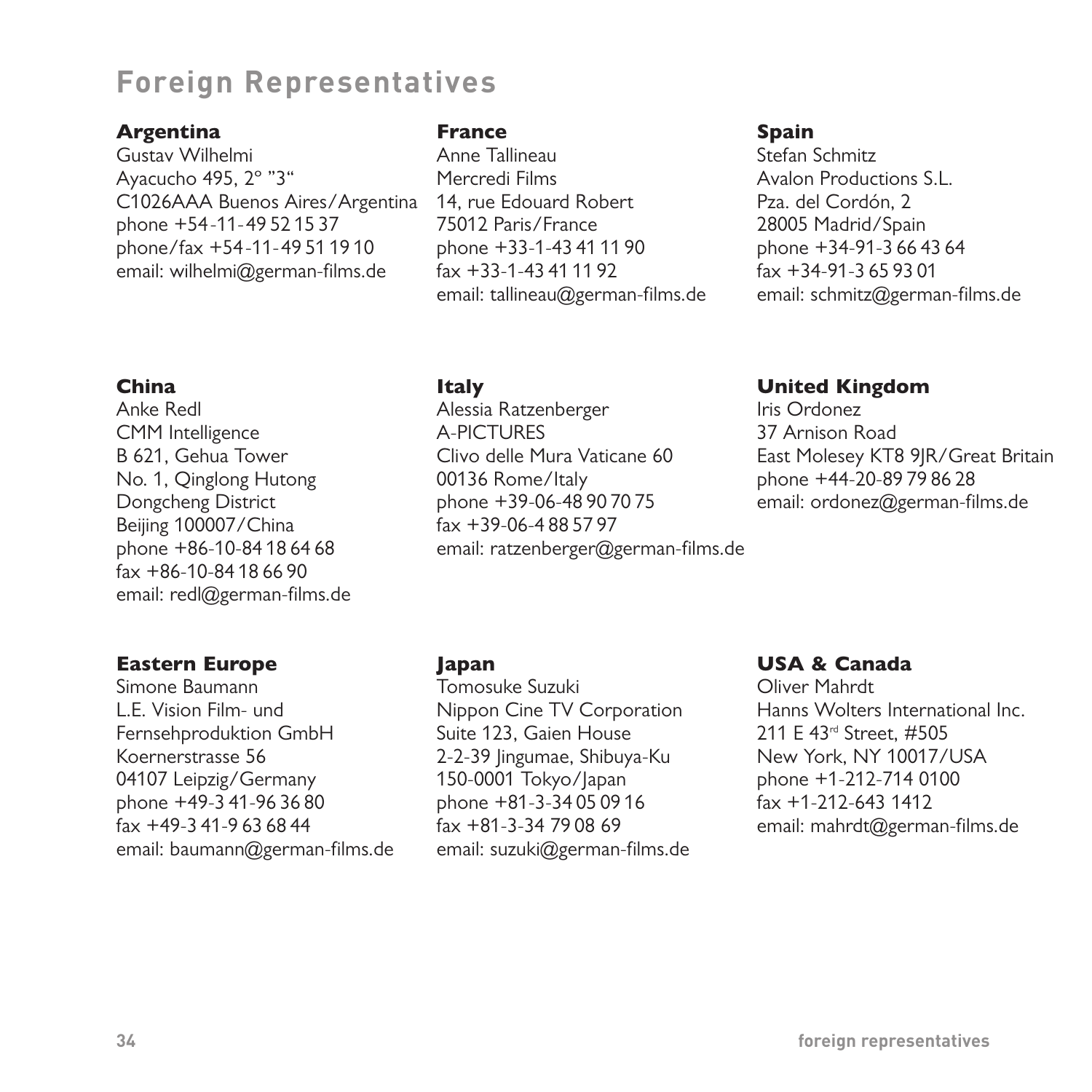### **Imprint**

Credits are not contractual for any of the films mentioned in this publication.

Screening Schedule subject to change.

Unfortunately we could not include film titles and screening times which were announced after this publication went to press.

This brochure is published by:

German Films Service + Marketing GmbH Herzog-Wilhelm-Strasse 16 80331 Munich/Germany phone +49-89-5 99 78 70 fax +49-89-59 97 87 30 email: info@german-films.de www.german-films.de

Editors: Angela Hawkins, Martin Scheuring

Design Company: triptychon corporate communications, www.triptychon.biz

Art Direction: Werner Schauer

Printing Office: ESTA Druck GmbH, 82398 Polling/Germany

Photo Cover: Scene from "Phantom Pain" (photo © Maria Krumwiede/Film 1) Photo Back Cover: Scene from "Same Same But Different" (photo © Boje Buck Prod.)